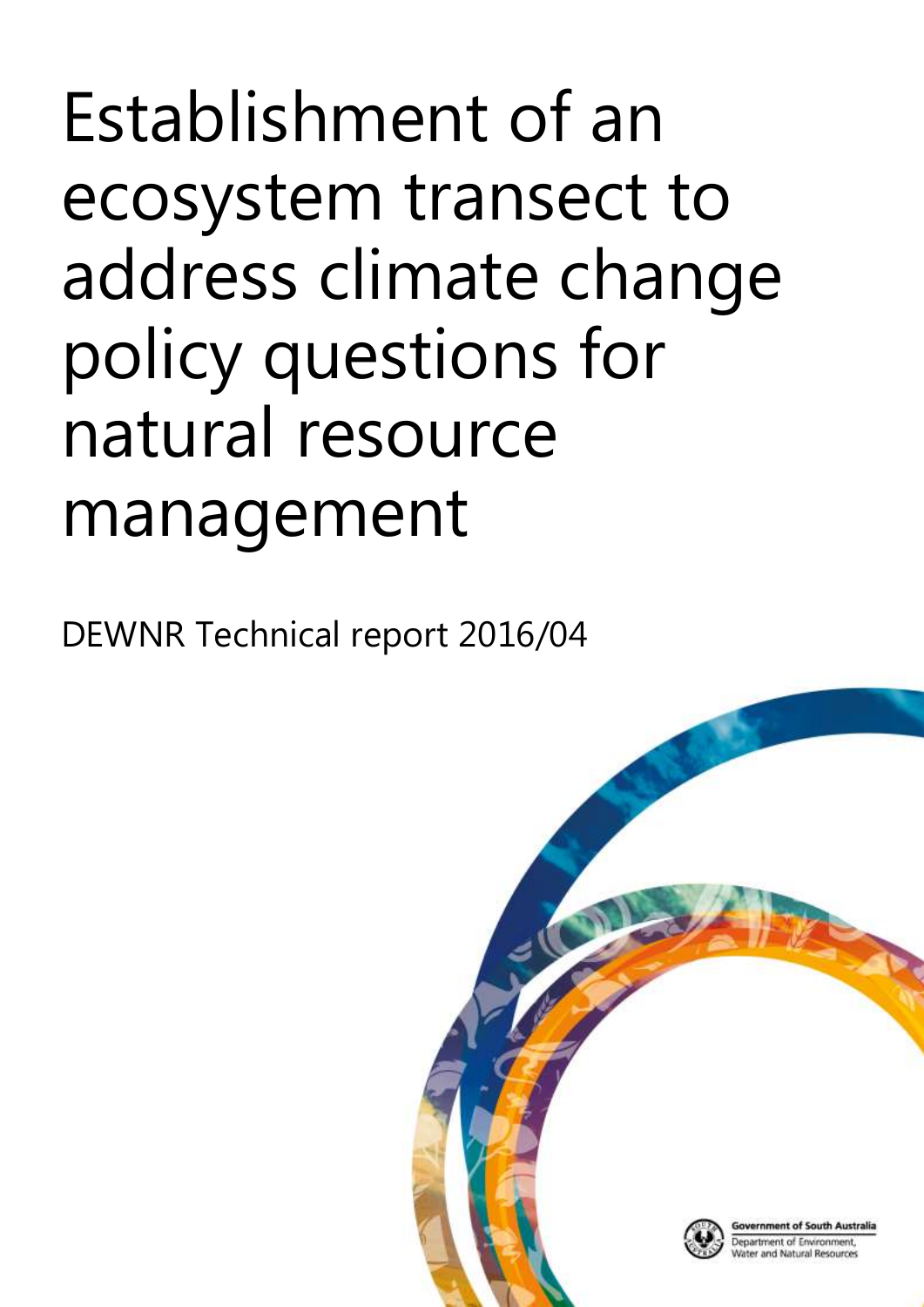# Establishment of an ecosystem transect to address climate change policy questions for natural resource management

Greg Guerin<sup>1</sup>, Susan Sweeney<sup>2</sup>, Phil Pisanu<sup>2,\*</sup>, Stefan Caddy-Retalic<sup>1</sup> and Andrew Lowe<sup>1,2</sup>

May, 2016

DEWNR Technical report 2016/04

<sup>1</sup>School of Biological Sciences, The University of Adelaide, Adelaide, Australia <sup>2</sup>Department of Environment, Water and Natural Resources, South Australia, Australia \*Current address: North Coast Local Land Services, Coffs Harbour, New South Wales, Australia



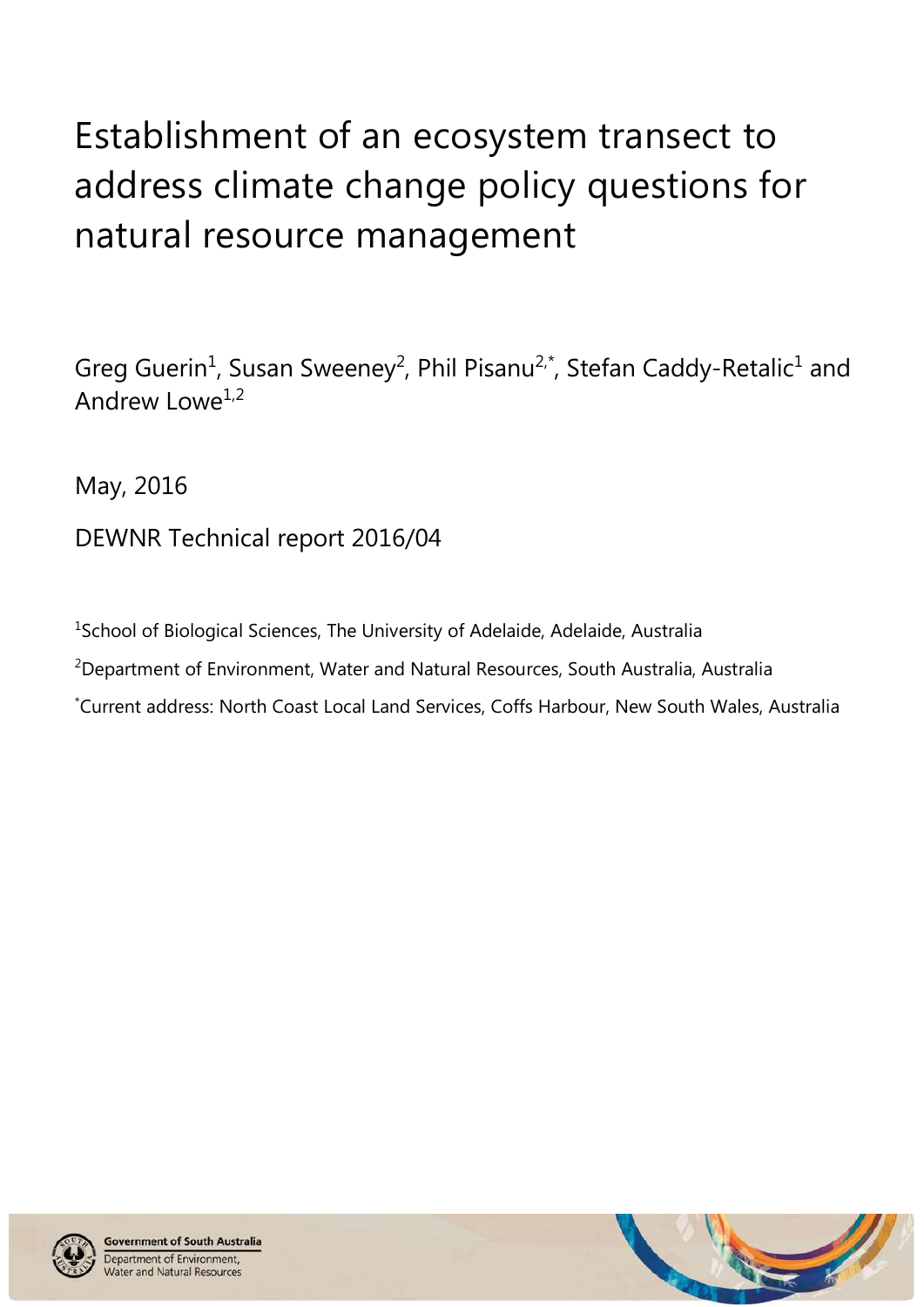Department of Environment, Water and Natural Resources

GPO Box 1047, Adelaide SA 5001

| Telephone | National (08) 8463 6946       |  |
|-----------|-------------------------------|--|
|           | International +61 8 8463 6946 |  |
| Fax       | National (08) 8463 6999       |  |
|           | International +61 8 8463 6999 |  |
| Website   | www.environment.sa.gov.au     |  |

#### **Disclaimer**

The Department of Environment, Water and Natural Resources and its employees do not warrant or make any representation regarding the use, or results of the use, of the information contained herein as regards to its correctness, accuracy, reliability, currency or otherwise. The Department of Environment, Water and Natural Resources and its employees expressly disclaims all liability or responsibility to any person using the information or advice. Information contained in this document is correct at the time of writing.

### $\circledcirc$

This work is licensed under the Creative Commons Attribution 4.0 International License.

To view a copy of this license, visit [http://creativecommons.org/licenses/by/4.0/.](http://creativecommons.org/licenses/by/4.0/)

© Crown in right of the State of South Australia, through the Department of Environment, Water and Natural Resources 2016

**ISBN** 978-1-925369-96-0

#### **Preferred way to cite this publication**

Guerin GR, Sweeney SM, Pisanu P, Caddy-Retalic S and Lowe AJ, 2015, *Establishment of an ecosystem transect to address climate change policy questions for natural resource management,* DEWNR Technical report 2016/04, Government of South Australia, through Department of Environment, Water and Natural Resources, Adelaide

Download this document at: [data.environment.sa.gov.au](https://data.environment.sa.gov.au/Content/Publications/DEWNR-TR-2016-04.pdf)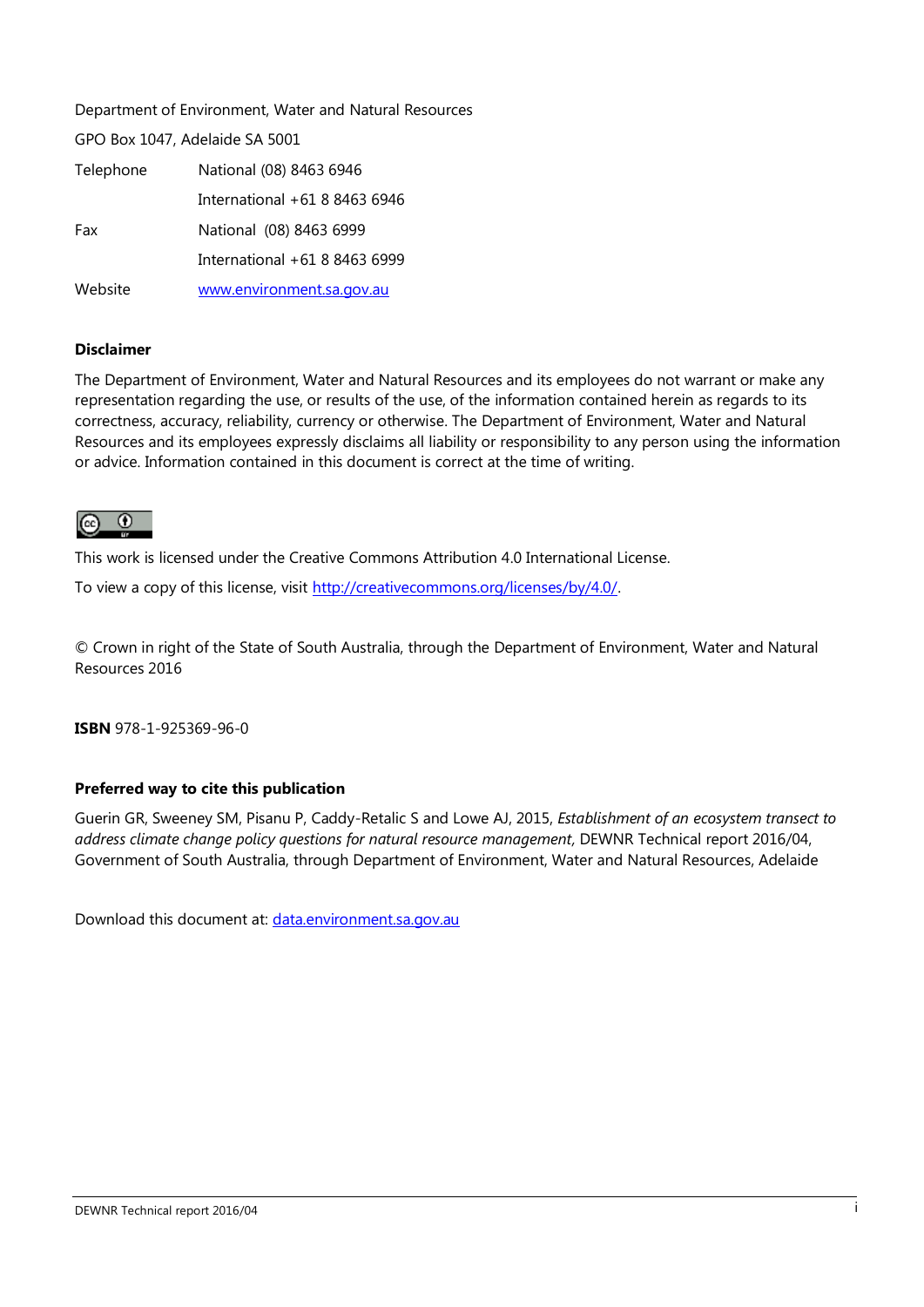### Foreword

The Department of Environment, Water and Natural Resources (DEWNR) is responsible for the management of the State's natural resources, ranging from policy leadership to on-ground delivery in consultation with government, industry and communities.

High-quality science and effective monitoring provides the foundation for the successful management of our environment and natural resources. This is achieved through undertaking appropriate research, investigations, assessments, monitoring and evaluation.

DEWNR's strong partnerships with educational and research institutions, industries, government agencies, Natural Resources Management Boards and the community ensures that there is continual capacity building across the sector, and that the best skills and expertise are used to inform decision making.

**Sandy Pitcher CHIEF EXECUTIVE DEPARTMENT OF ENVIRONMENT, WATER AND NATURAL RESOURCES**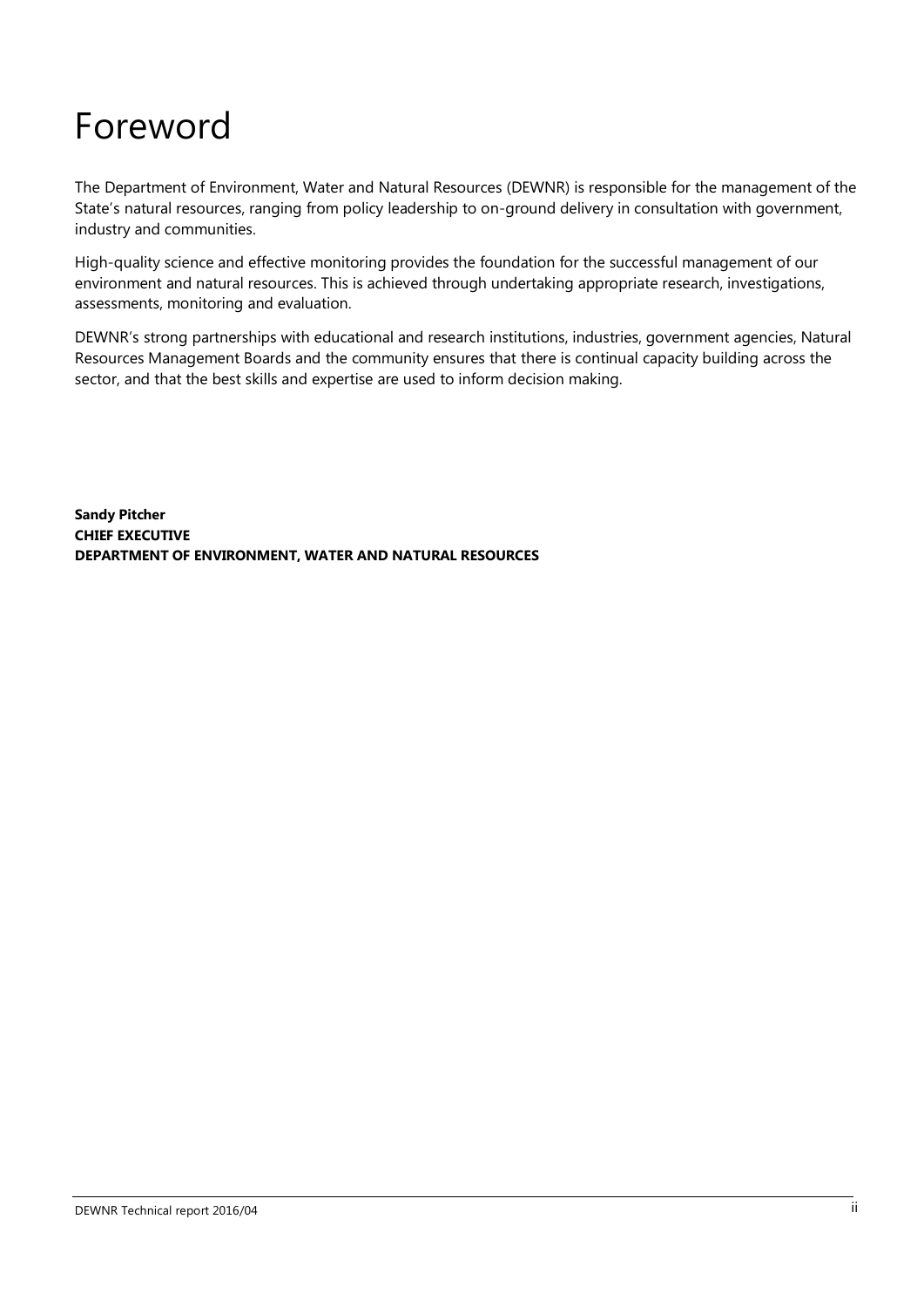# Acknowledgements

Funding and support were provided by: South Australian Department of Environment, Water and Natural Resources and Premier's Science and Research Fund, the Australian Research Council (Linkage Projects: LP110100721; Super Science Fellowships: FS110200051) the Terrestrial Ecosystem Research Network. We thank participating researchers and public servants.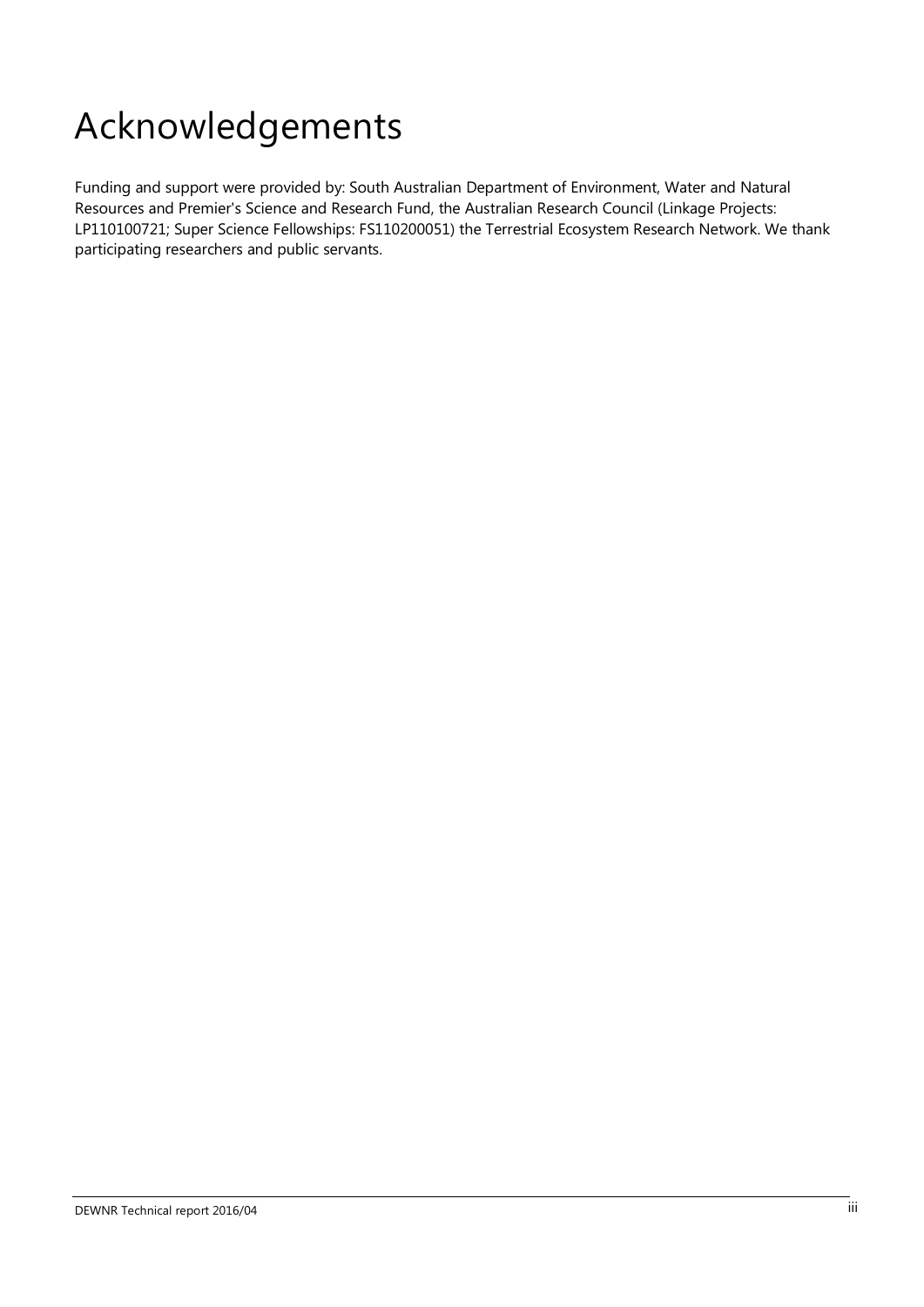### **Contents**

|                | <b>Foreword</b>                                        |                                                                                 | ii                      |  |
|----------------|--------------------------------------------------------|---------------------------------------------------------------------------------|-------------------------|--|
|                |                                                        | <b>Acknowledgements</b>                                                         | iii                     |  |
|                | <b>Summary</b>                                         |                                                                                 | 1                       |  |
| $\mathbf{1}$   | <b>Introduction</b>                                    |                                                                                 |                         |  |
| $\overline{2}$ |                                                        | The TREND transect as a framework for climate change science-policy partnership | $\overline{\mathbf{4}}$ |  |
| 3              | <b>Determine policy drivers</b>                        |                                                                                 |                         |  |
|                | 3.1                                                    | Climate change policy context in South Australia                                | 8                       |  |
|                | 3.2                                                    | Development of policy questions                                                 | 8                       |  |
| 4              | Develop scientific framework and generate initial data |                                                                                 | 9                       |  |
|                | 4.1                                                    | Scientific framework                                                            | 9                       |  |
|                | 4.2                                                    | Generate initial data                                                           | 10                      |  |
| 5              |                                                        | <b>Review approach</b>                                                          | 11                      |  |
| 6              | Major research phase                                   |                                                                                 | 11                      |  |
| 7              |                                                        | <b>Primary policy translation phase</b>                                         | 12                      |  |
|                | 7.1                                                    | Overview and synthesis                                                          | 12                      |  |
|                | 7.2                                                    | Relevance to policy questions                                                   | 12                      |  |
| 8              | <b>Program review</b>                                  |                                                                                 | 14                      |  |
| 9              | <b>Assessment of model implementation</b>              |                                                                                 | 14                      |  |
| 10             | <b>Conclusions</b>                                     |                                                                                 | 17                      |  |
| 11             | Glossary                                               |                                                                                 |                         |  |
| 12             | <b>References</b>                                      |                                                                                 | 19                      |  |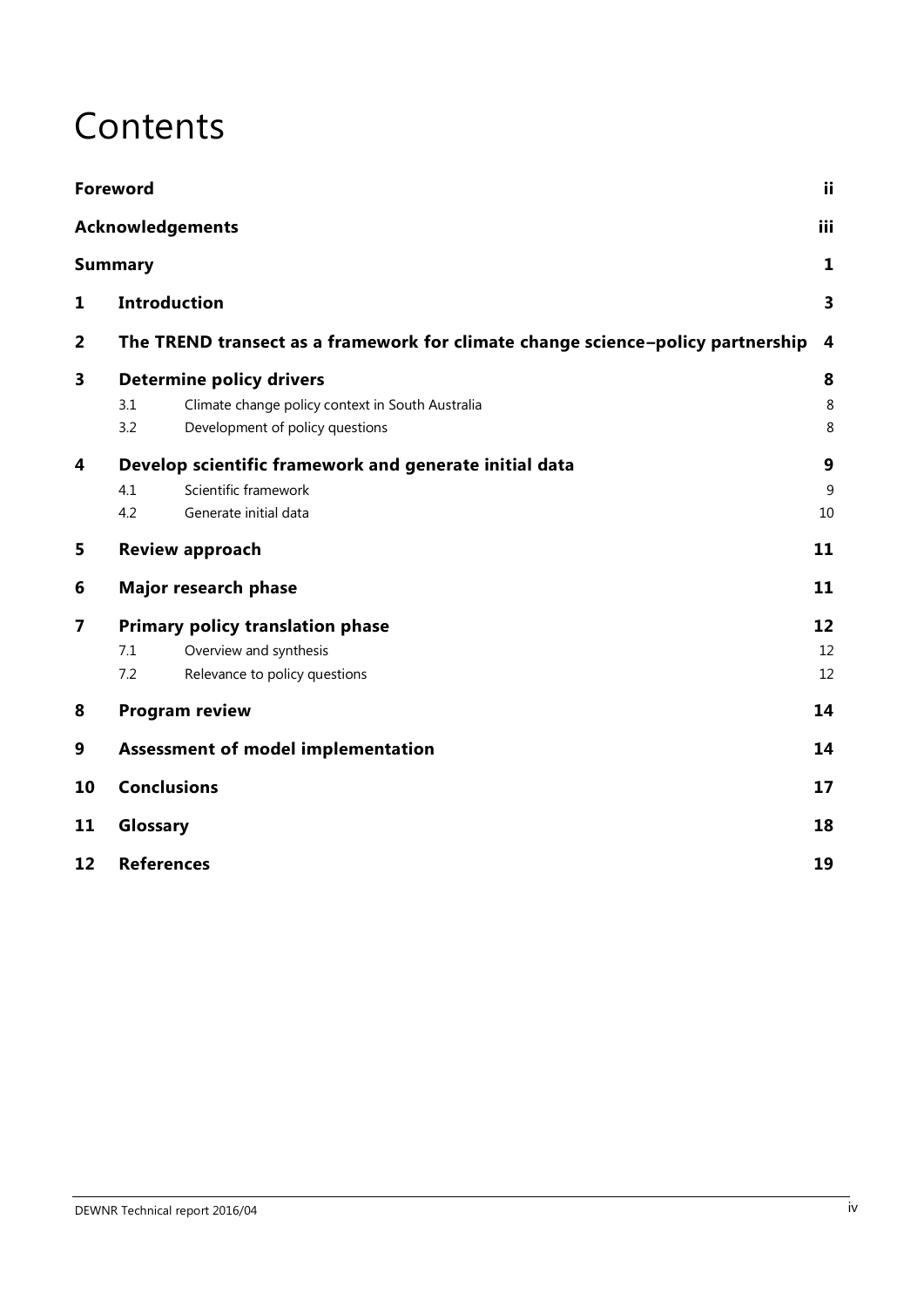### **List of figures**

| Fig. 1.  | Envisaged framework for climate change policy-science information flow for the TREND project, as devised at |    |  |  |
|----------|-------------------------------------------------------------------------------------------------------------|----|--|--|
|          | the inception of the project.                                                                               |    |  |  |
| Fig. 2.  | Map of the case study region (in southern South Australia) with the TREND transect highlighted by the bold  |    |  |  |
|          | line and some key monitoring locations marked.                                                              | b  |  |  |
| Fig. $3$ | A generalised model framework for maintaining the science-policy interface, which was applied to the        |    |  |  |
|          | TREND project.                                                                                              |    |  |  |
| Fig. 4   | The conceptual scientific framework for ecosystem adaptation to climate change that was developed as        |    |  |  |
|          | context for specific TREND research projects:                                                               | 10 |  |  |
|          |                                                                                                             |    |  |  |

### **List of tables**

Table 1. Examples of factors that influence the success of the science–policy integration model (see Fig. 3), with example outcomes from the TREND project 15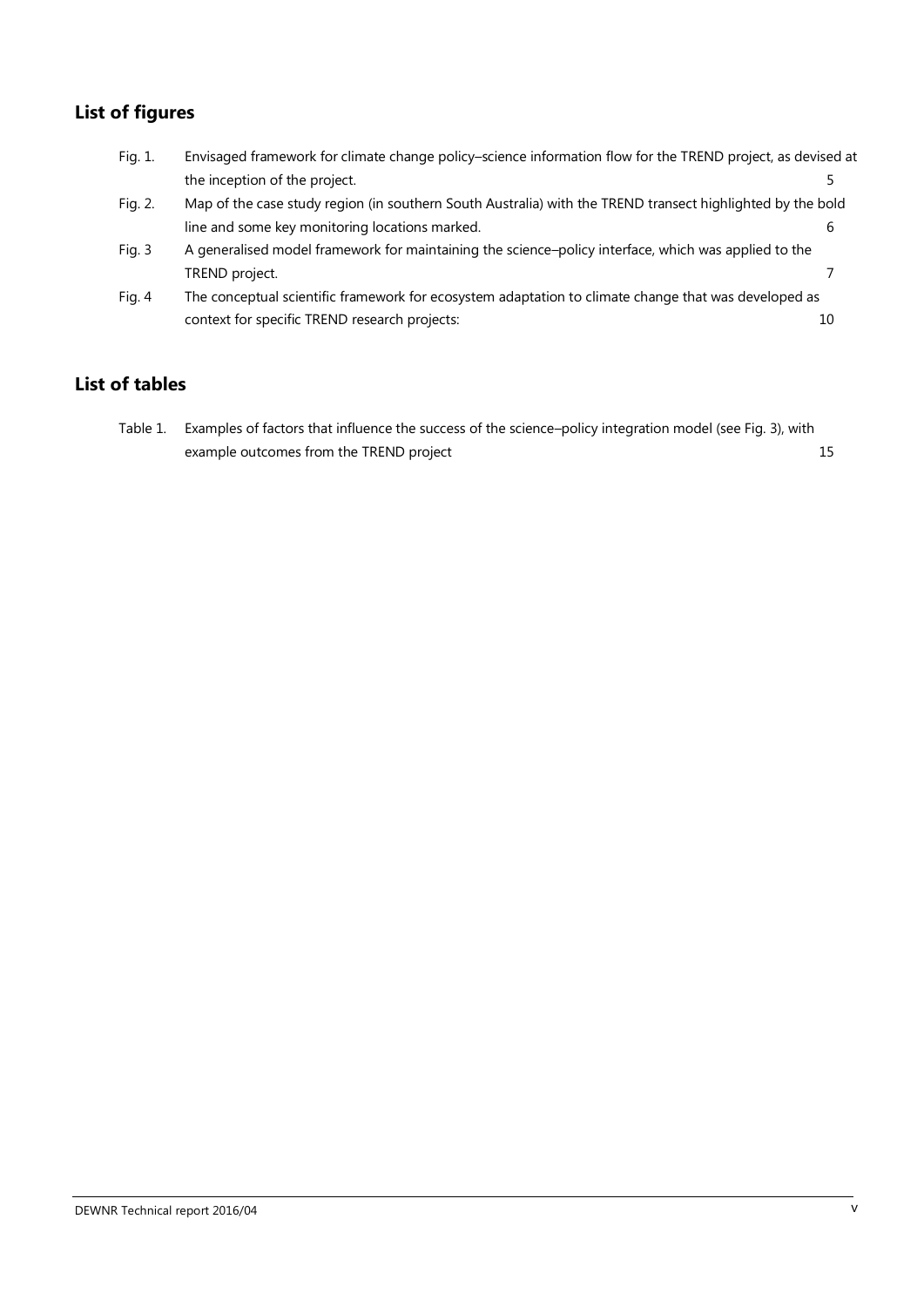# Summary

- In this report we present a real world example from a research institution–government partnership in South Australia for climate change biodiversity conservation planning.
- Climate change is expected to be a significant driver of ecosystem change and, given a range of additional anthropogenic impacts (e.g. habitat clearance), evidence-based management is crucial to minimise biodiversity loss during this change. However, whether science can effectively guide biodiversity management through climate change has been a long-standing question, as individual ecological studies often lack immediate policy relevance or direct policy recipients.
- The program, Transects for Environmental Monitoring and Decision Making (TREND), which was completed in 2014, used a range of iterative processes starting with policy drivers and questions that informed the scientific program, two-way dialogue on the research and its relevance to policy, translation of peer-reviewed findings into policy relevant products, and the identification of gaps for future activities.
- Specifically the science–policy integration model involved a seven stage process:
	- o Determine policy drivers
	- o Develop scientific framework
	- o Generate initial data
	- o Review approach
	- o Major research phase
	- o Primary policy translation phase
	- o Program review
- At the inception of TREND, environmental agencies in South Australia had high-level climate change policies but a perceived lack of specific data on ecosystem climate sensitivity. TREND provided these data via policy fora that ensured the project research was directed towards relevant policy imperatives and established research–policy connections at the time of the work. The project research, which was based on existing data and field measurements, suggested climate change may result in significant changes to the species composition of terrestrial ecosystems, and identified species and habitats that are climatically adaptable or that have limited tolerances.
- To help derive practical and useful evidence-based guidelines, specific policy relevant questions developed by the project team were answered using project results and associated knowledge. These questions included:
	- o What drives species composition and how will this be affected by climate change?
		- What species or ecosystems could provide early indicators of stress?
		- What species and ecological communities are most and least at risk from climate change and what are the expected impacts?
		- **How will climate change interact with other disturbance to influence ecosystem** attributes?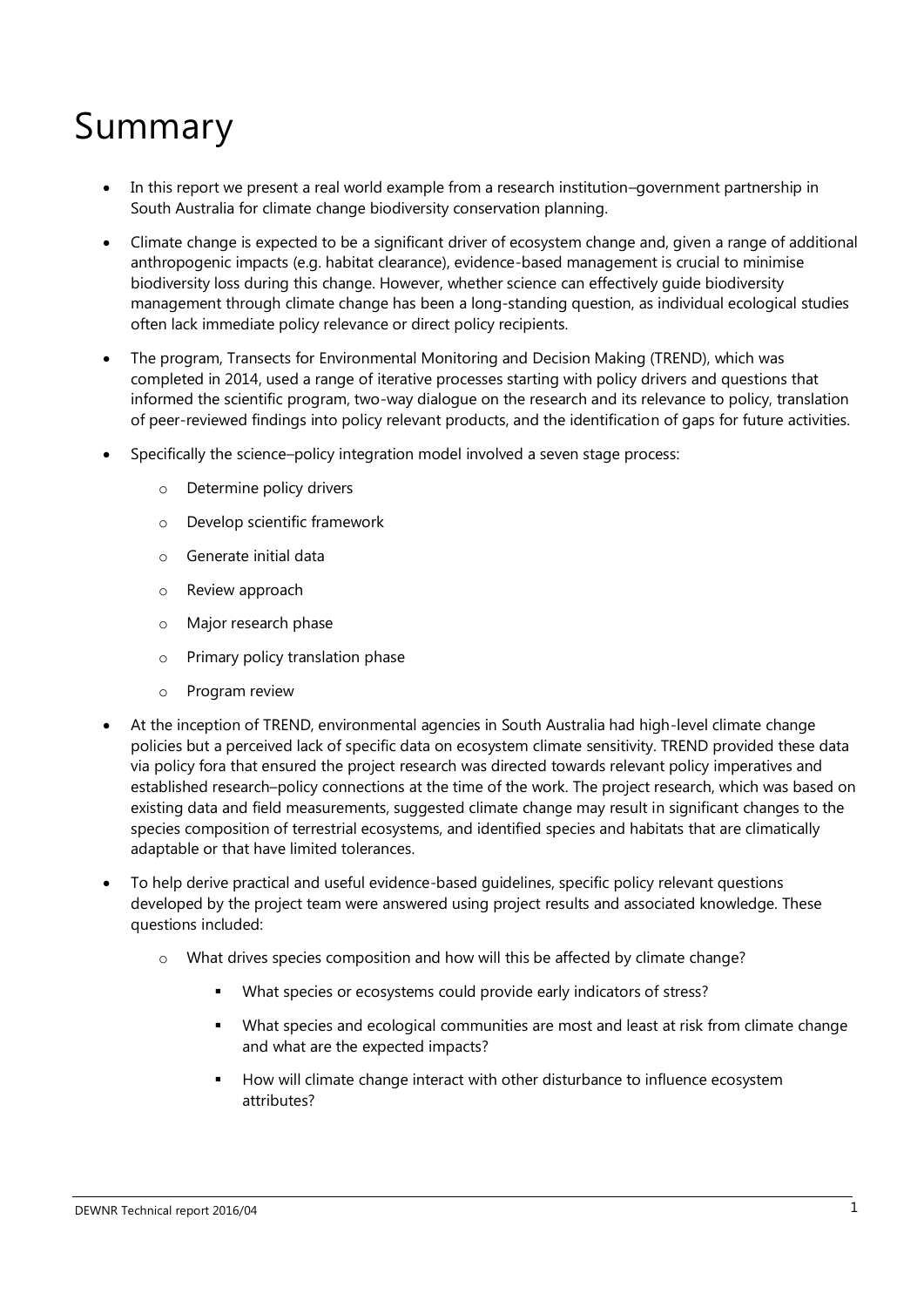- o What adaptation strategies could improve the resilience of key species and communities?
	- What shifts in distribution, species composition and ecological characteristics can we expect?
	- What are the implications for conservation planning and landscape design?
- TREND successfully established partnerships, generated policy-relevant data on climate sensitivity, effectively leveraged other research and scientific infrastructure funding (more than 10x the original project costs for TREND), formed the blueprint for a national climate change ecosystem monitoring network (the Australian Transect Network - part of the Terrestrial Ecosystem Research Network; http://www.tern.org.au), and produced excellent quality scientific knowledge and research results (published over 25 peer reviewed papers). In addition, an independent review of all science outputs relevant to climate change ecosystem resilience planning for the Adelaide & Mt Lofty Ranges NRM region found that the TREND project outputs were able to be directly applied to the region's on-ground management.
- A full breakdown of the project outputs and outcomes can be found http://www.trendsa.org.au
- This report has outlined some of the co-creation processes, iterative design feedback frameworks and science/policy translation communications that were used in an attempt to bridge the gap between science, policy, and implementation with respect to climate change adaptation. This report outlines the practical steps taken at each of these phases to achieve the outputs and outcomes of the TREND project. It is also important to acknowledge, however, that the challenges relating to science-policy translation are complex and multi-layered, and include a range of strategies, including improved general acknowledgement of the business drivers of academia and government; broad collaboration across all elements of knowledge development; and dedicated resourcing of knowledge brokers in government and research institutions. DEWNR have begun to develop some of these approaches in collaboration with the South Australia research sector, using mechanisms such as those developed with the NRM Research and Innovation Network (NRM RaIN). Continuing to acknowledge and develop these solutions will further improve the application of science into NRM policy and delivery, with benefits to both natural resource managers and researchers.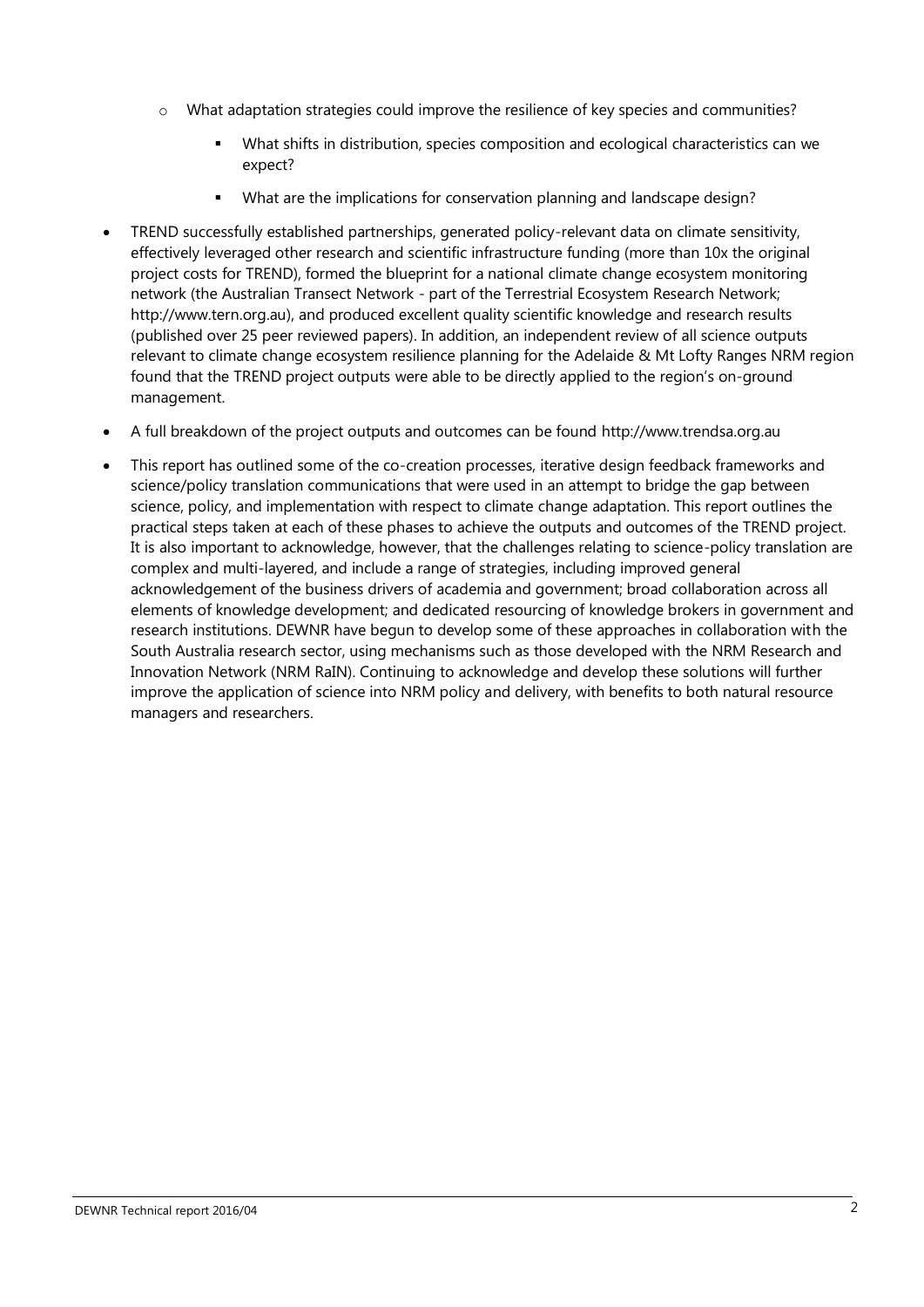# 1 Introduction

There has been lively debate about how ecological science could better link to biodiversity policy to inform the management of natural systems and ecosystem services in the face of anthropogenic impacts (Jones *et al.* 1999; Watson 2005; Moser and Luers 2008; Perrings *et al.* 2011). Climate change is recognised as a significant concern for the management of biodiversity, and is already influencing the function of ecosystems (Moser and Luers 2008; Grimm *et al.* 2013; Stein *et al.* 2013; Svenning and Sandel 2013). Despite numerous research papers on climate change ecology, questions remain over the relevance of the science for managers, and whether existing policy processes can use new data (Jones *et al.* 1999; Moser and Luers 2008).

For scientific research to be useful to policy, it must be relevant (e.g. in terms of time scales), credible (e.g. peer reviewed) and assist decision-making in the presence of uncertainty, while not being policy prescriptive (Jones *et al.* 1999; Cash *et al.* 2003; Watson 2005). For policy processes to make use of science, policy makers must be aware of, and receptive to, the science, and have the capacity to translate it into policy and action (Moser and Luers 2008; Sutherland *et al.* 2013). For the science–policy interface to be realised, both sides must reach an adequate level of maturity (Jones *et al.* 1999) and integrate policy development with research, monitoring and assessment (Perrings *et al.* 2011).

At a strategic level, a lack of either relevant data, or political will to address climate change ecology concerns, could disrupt the process. A practical constraint may be that differences in cultural norms, drivers and reward systems limits the effectiveness of research-policy partnerships (Kinzig *et al.* 2003; Kueffer *et al.* 2012). Impediments to effective partnerships include the two sectors operating within different timeframes. For example, there is often an emphasis on quick solutions in government, and a variety of demands for policy development that vary over time, and may be inconsistent with the long-term focus of science (Briggs 2006). The sectors may also differ in which natural resource management questions are considered important or answerable (Cash *et al.* 2003), which suggests that the collaborative development of appropriate questions may be a good starting point. Targeted questions designed to inform evidence-based policy have been identified previously through researcher–government and non-government organisation partnerships. For example, representatives of 28 UKbased organisations identified 100 policy questions directly relating to climate warming to influence the ecological research agenda for informing policy development in the UK (Sutherland *et al.* 2006).

A synthesis of ecological research relevant to climate change adaptation for South Australia (AECOM 2013) only makesgeneric, high-level conclusions about promoting ecosystem resilience. Similarly, in an overview of a landscape assessment framework used by South Australia's Department of Environment, Water and Natural Resources (DEWNR), Rogers *et al.* (2012) stated that "… among those stressors that are impacting a landscape's biodiversity, climate change may be one that we can do the least about." In the absence of detailed data on the climate sensitivity of South Australian ecosystems, they concluded that climate change impacts on biodiversity were best addressed by increasing general resilience. While this is an important and low risk strategy for dealing with critical threats (Heller and Zavaleta 2009; Dawson *et al.* 2011), an important question for researchers and policy makers in South Australia became: Can we do better than a generic 'improve resilience' approach to climate change?

This paper presents a model for science–policy integration, with particular reference to climate change conservation planning, and to assess the implementation of this model. This partnership focused on the development of research objectives to inform existing government strategies, and implemented a research program designed to address key policy questions. Our case study in South Australia lies within the Mediterranean Biome, which is one of the most globally vulnerable systems to climate change due to limited geographic extent and high land-use impacts (Mouillot *et al.* 2002; Bardsley and Sweeney 2010). The need to integrate scientific research into climate change policy with practical management actions in such regions has been recognised previously (Moser and Luers 2008; Bardsley and Sweeney 2010).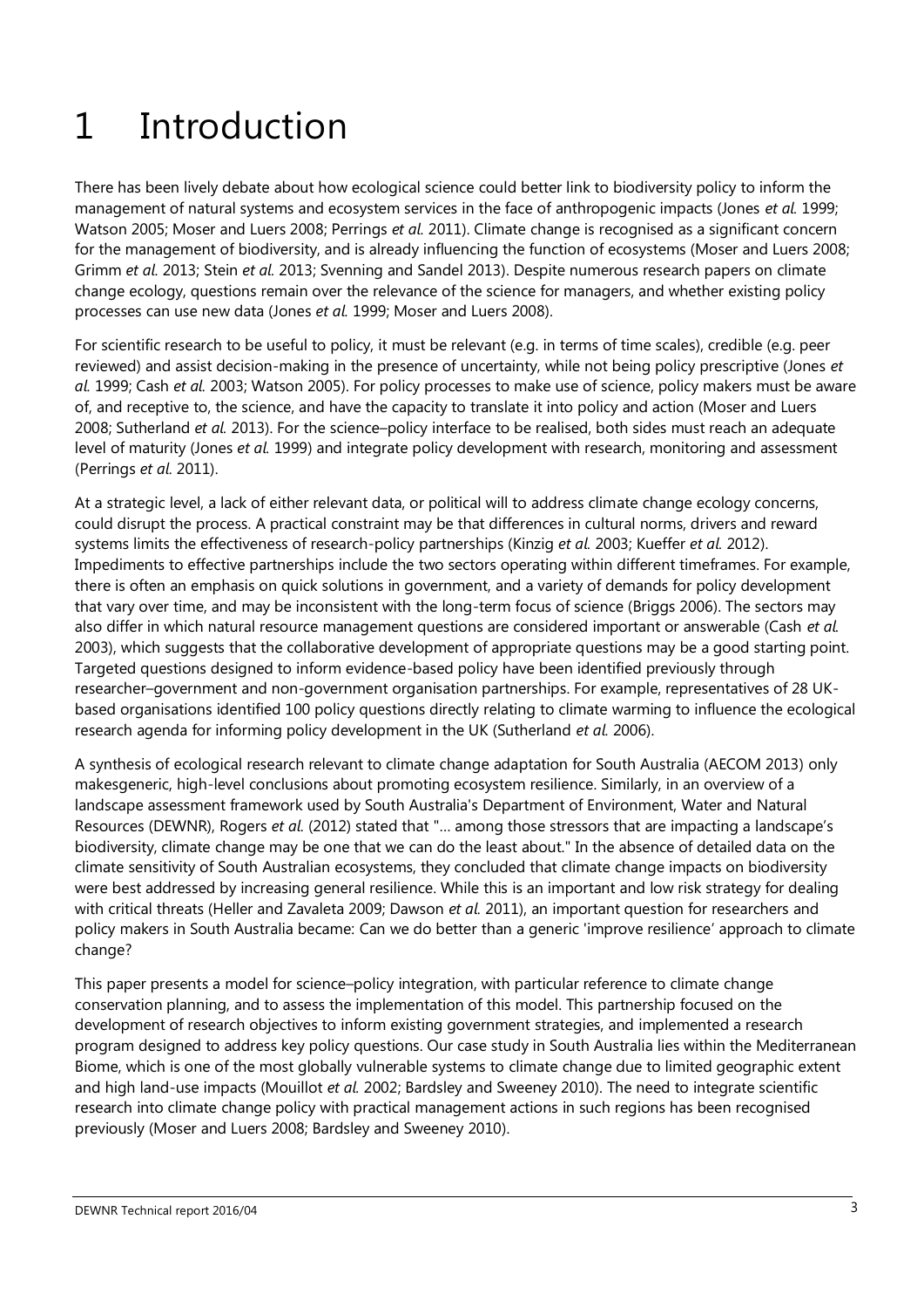# 2 The TREND transect as a framework for climate change science–policy partnership

The South Australian Transects for Environmental Monitoring and Decision Making (TREND) is a collaboration between university and government (The University of Adelaide, Primary Industries and Regions SA, South Australian Research and Development Institute, Department of Environment, Water and Natural Resources [DEWNR]). TREND was established with funding from the Government of South Australia and later expanded by the Australia-wide Terrestrial Ecosystem Research Network, which has integrated TREND into a national network of ecosystem transects (the Australian Transect Network). The broad aim and scope of TREND was determined at its inception: to establish baseline monitoring transects in South Australia to assess the impact of climate change on the composition of the state's natural systems, primarily through the concept that space can be used as a proxy for time. Data were collected to assist natural resource managers to better incorporate climate change into their planning.

The benefits partners hoped to achieve by participating in TREND included gaining a greater understanding of the influence of climate on ecosystems, but also to better integrate science and policy on a long-term basis. Baseline data from the project were expected to aid in the identification of systems and species most susceptible to climate change, and those already undergoing change. Information collected was therefore intended to improve climate change science, while supporting government policy and decision-making (Fig. 1).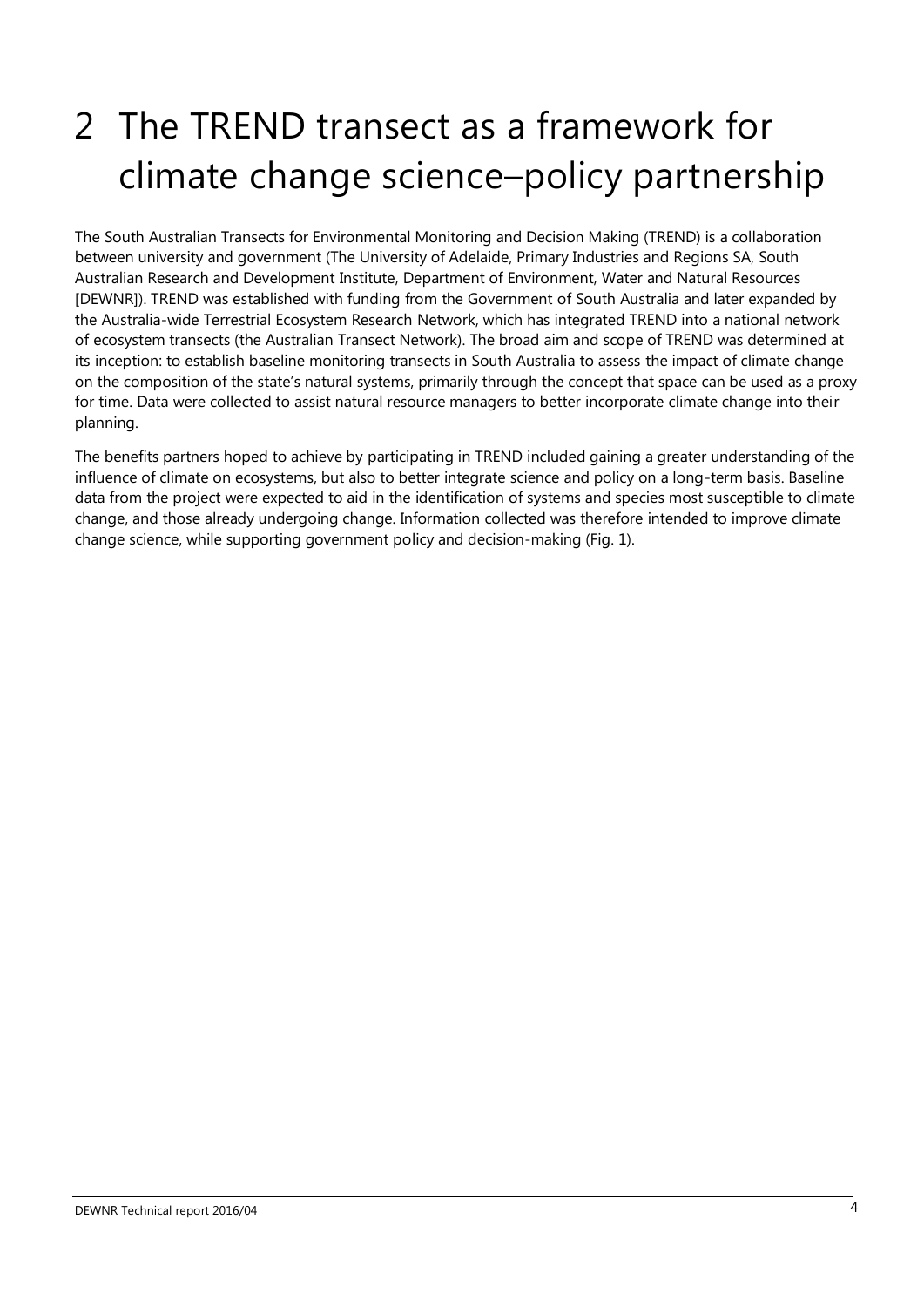

**Fig. 1. Envisaged framework for climate change policy–science information flow for the TREND project, as devised at the inception of the project.**

**The framework involves an iterative cycle of scientific data generation via Transect Programs and implementation of monitoring and experimental stations (central box). These data are stored in open access databases for longevity and to maximise their use (yellow). Citizen Science programs (orange) allow members of the public to submit data (e.g. on selected species occurrences) to supplement those collected centrally. A range of collected and open access data undergo Synthesis and Analysis (blue) and results relevant to climate change adaptation inform Decision Making (brown), which includes the development of management recommendations, updates to policy and the opportunity to direct future research priorities. Policy is of course directed not only by science from the transect, but also by a range of Political, Social and Economic Drivers (pink). The final element of the framework is two-way communication with the wider public (green).** 

We focus here on the science–policy integration process undertaken for the terrestrial ecosystems transect of TREND (marine ecosystems, productive terrestrials systems and human dimensions were also considered in parallel but are not reported here), located in the Mount Lofty Ranges (south) to Flinders and Gammon Ranges (north) regions of South Australia (Fig. 2). A generalised model was developed to capture the main elements of the science–policy workflow (Fig. 3), which describes an iterative process whereby high level policy drivers and policy gaps lead to a set of specific, collaboratively developed, policy relevant questions. Researchers gather data to answer these questions during several stages, including initial gathering of available information and pilot data, a review of the approach and its relevance to the policy questions, followed by a major research phase. Results were then translated back onto policy needs and further gaps identified. The implementation of each of these phases for TREND is described in the following sections.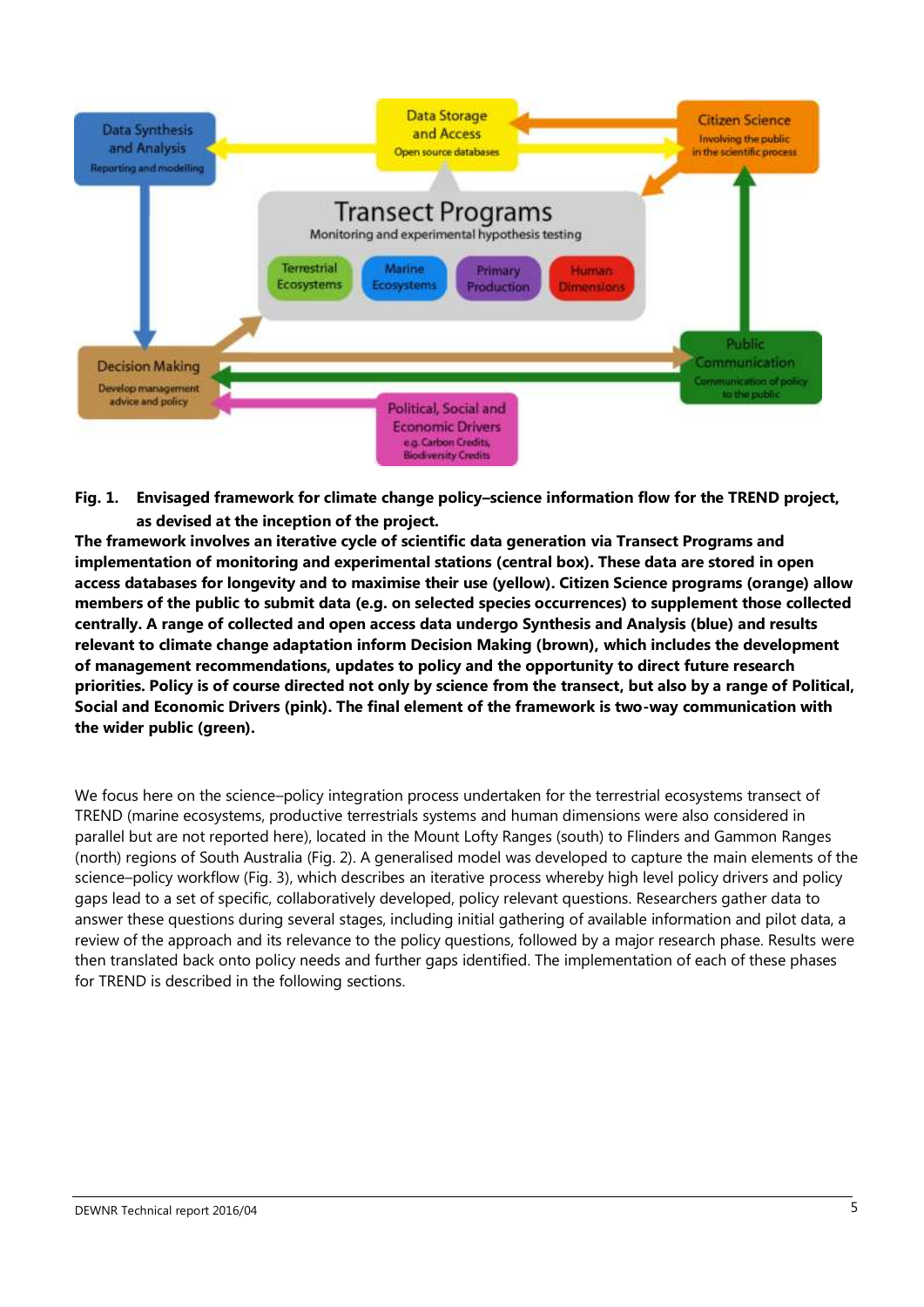

#### **Fig. 2. Map of the case study region (in southern South Australia) with the TREND transect highlighted by the bold line and some key monitoring locations marked.**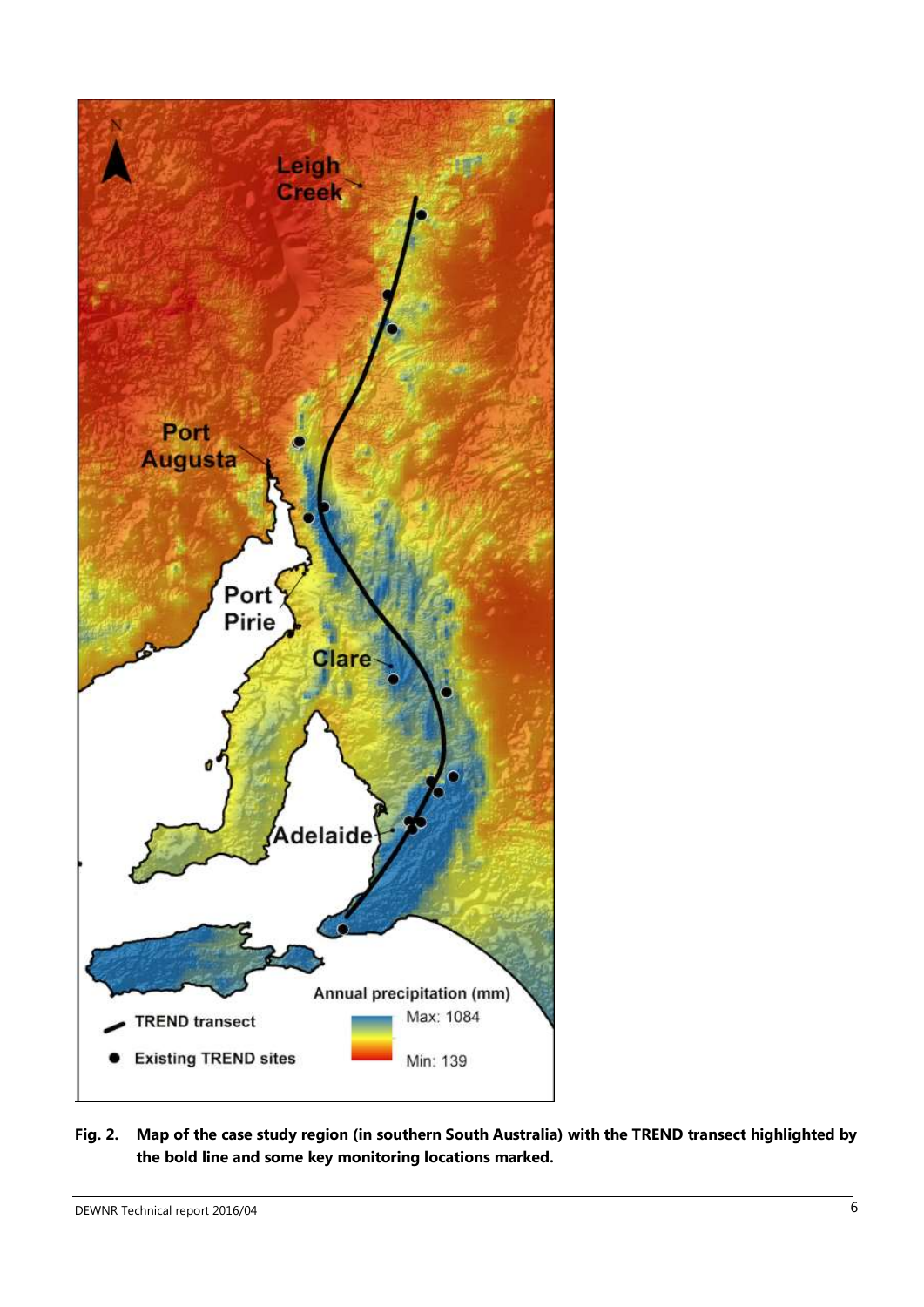

**Fig. 3 A generalised model framework for maintaining the science–policy interface, which was applied to the TREND project.** 

**The model is iterative and involves two-way communication between researchers and policy makers. The model is not intended to be linear or determinate, in that further gaps identified at the project review stage lead to new cycles. Summaries of actions taken at each step for TREND are given in the text.**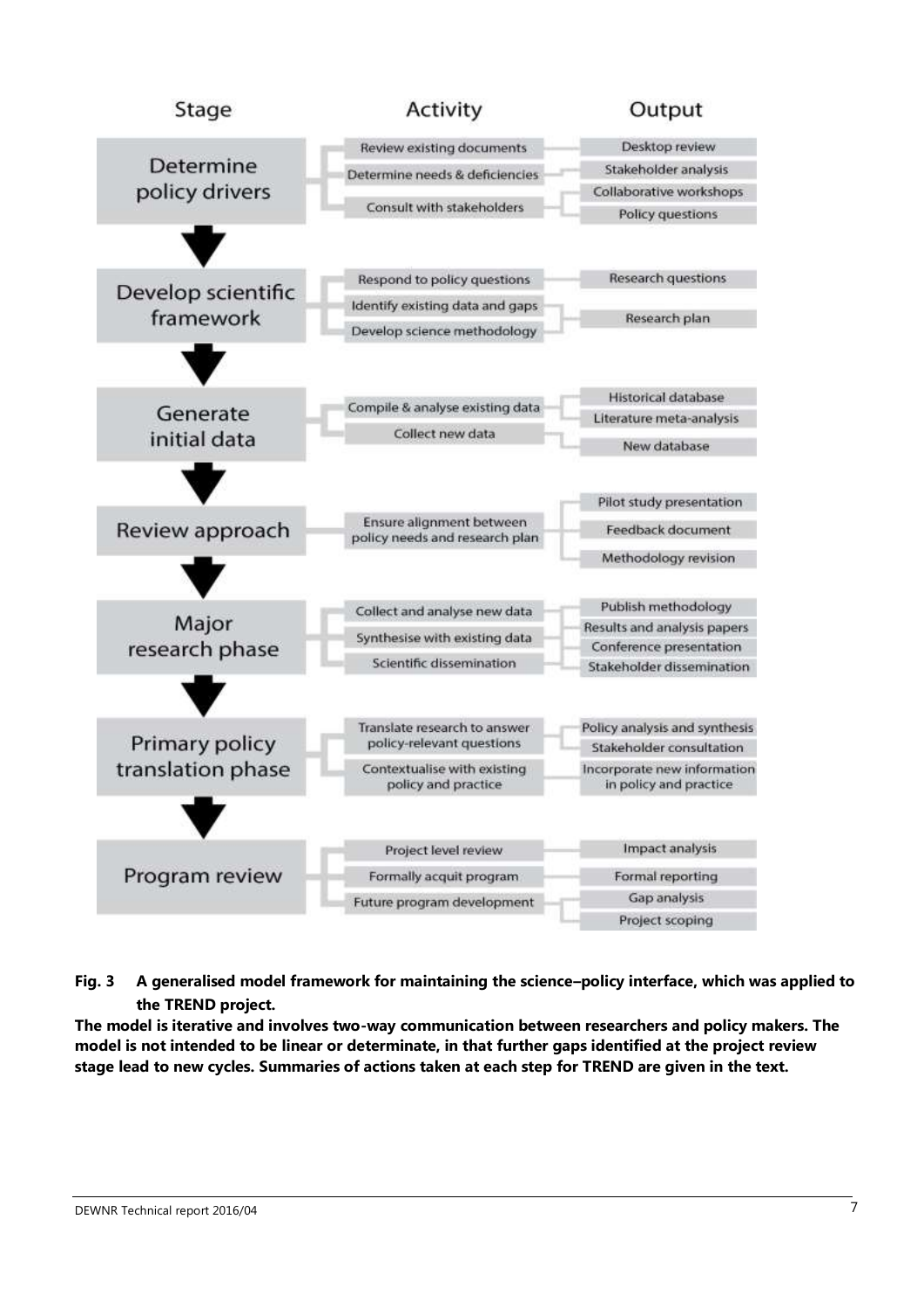# 3 Determine policy drivers

### **3.1 Climate change policy context in South Australia**

The high-level policy background to TREND is multi-layered. Significant climate change policy drivers for natural resources management (NRM) planning in South Australia include the state's Strategic Plan, DEWNR Corporate Plan, the State Natural Resources Management Plan, as well as relevant Australian Government initiatives. While setting the broad objectives of climate change NRM policy, existing policies alone do not lead directly to specific management actions (Paton *et al.* 2010). As an example, the Climate Change Adaptation Framework for South Australia focuses on promoting generic strategies for increasing resilience of biodiversity, and on developing new policy for biodiversity conservation and sustainable use of land and water resources under climate change. A key emphasis in the climate change policies is the need to understand vulnerabilities within and across sectors and to identify or create knowledge to underpin management decisions. The TREND project therefore did not set out to supersede existing policy, but to fill data gaps at a practical level. In addition, information need to be in a form that it can be practically applied and is appropriate for on-ground delivery.

#### **3.2 Development of policy questions**

The policy translation work directed research within the scope of the established climate change transect towards policy questions relevant for evidence-based decision making by Government (Fig. 3; Box 1). The initial phase consisted of identifying the broad policy questions that government needed answered, to ensure the ensuing data collection was relevant. Policy makers, including a diverse group of government policy specialists, applied scientists and land managers, were also encouraged from the start to respond directly to new scientific information as it became available.

#### **Box 1. Policy-relevant questions for 'TREND', terrestrial ecosystems, South Australia**

- 1. What drives species composition and how will this be affected by climate change?
	- What species or ecosystems could provide early indicators of stress?
	- What species and ecological communities are most and least at risk from climate change and what

are the expected impacts?

- How will climate change interact with other disturbance to influence ecosystem attributes?
- 2. What adaptation strategies could improve the resilience of key species and communities?
	- What shifts in distribution, species composition and ecological characteristics can we expect?
	- What are the implications for conservation planning and landscape design?

Prior to an initial workshop, invitees were provided with information about TREND and the main policy drivers directing climate change adaptation research in South Australia. Invitees were asked to provide draft policy questions, which were compiled and synthesised. At the workshop, researchers provided a description of the aims and methodology of the proposed research and a policy officer delivered an overview of the policy translation expectations. Workshop participants discussed and prioritised the previously compiled draft policy questions, with guidance from researchers as to what was realistic. Therefore, policy issues were identified prior to the workshops and the workshops focussed on the synergies between the policy issues and the planned research.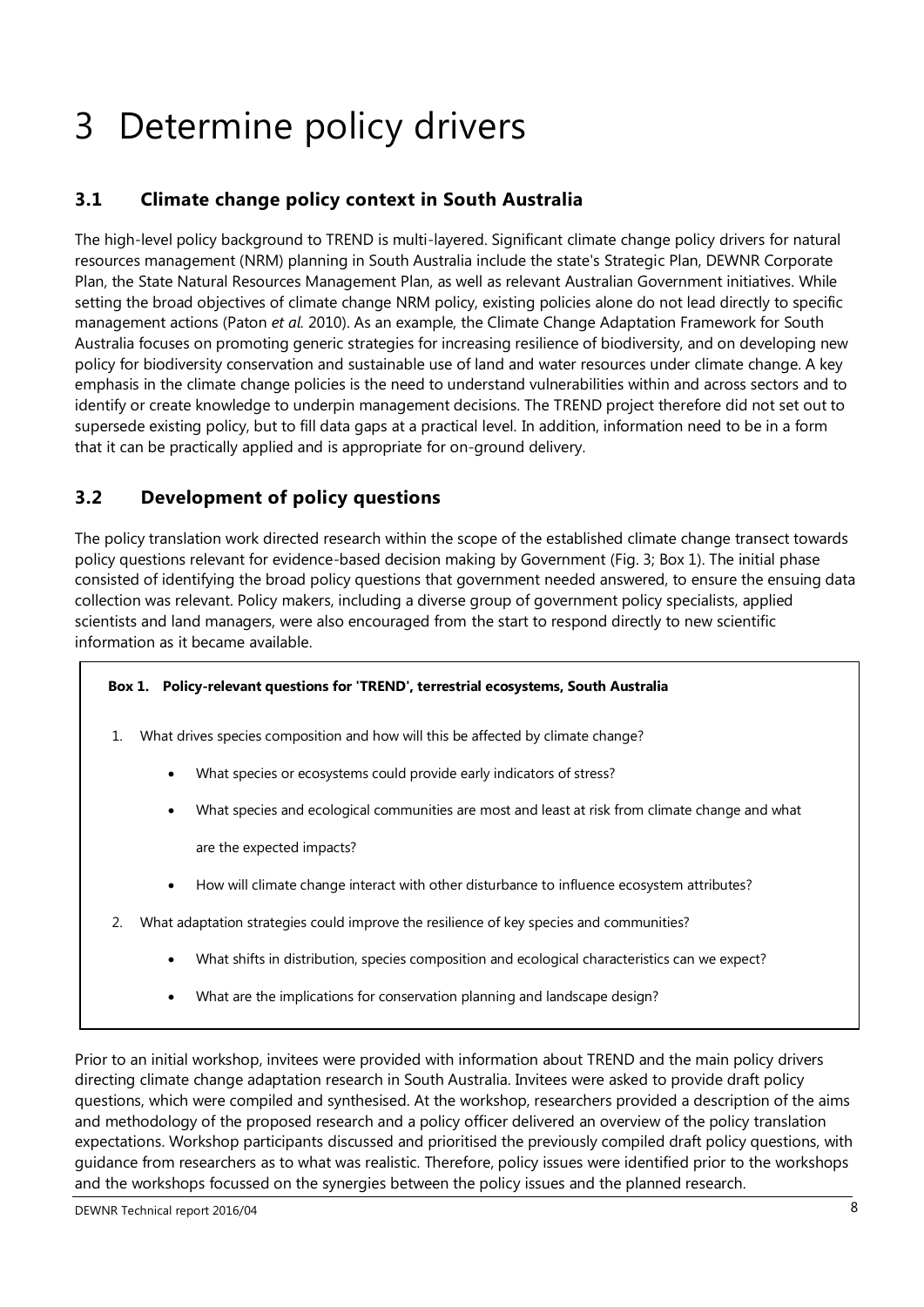# 4 Develop scientific framework and generate initial data

### **4.1 Scientific framework**

In response to the policy questions, researchers developed a conceptual model highlighting where science can provide data, and management can influence outcomes, relating to climate change influences on ecosystem composition, and this became a context for specific data gathering and analysis (Fig. 4). Predicting the species composition of an ecosystem under climate change based on the responses of individual species is fraught with complexity (Shipley *et al.* 2006). One way to reduce complexity is to start with shifts in higher-level community constraints, such as potential biomass or functional properties, which are to some degree determined by the environment, and from this, determine the likely species composition (Shipley *et al.* 2006; Guerin *et al.* 2014a). The contributions of intrinsic (e.g. changes in species relative abundances in situ) versus extrinsic responses (e.g. changes in species composition) to a shifting community constraint determine the resilience of the community, and hence the magnitude of expected changes. Therefore, data on potential ecosystem responses inform decision-making to enhance resilience and adaptation. For example, intrinsic resilience is dependent upon maintenance of genetic variation within populations – a function of population size, historical factors (e.g. refugia during historical periods of climate flux) and the potential for gene flow between populations (Guerin *et al.* 2014a). Adaptive potential can be enhanced via landscape planning and appropriate seed selection for restoration (Breed *et al.* 2013). Adaptive potential also relates to concepts of ecological resilience that describe a system's capacity to be placed under stress, but still essentially retain its fundamental structure and function (Walker and Salt 2006, 2012)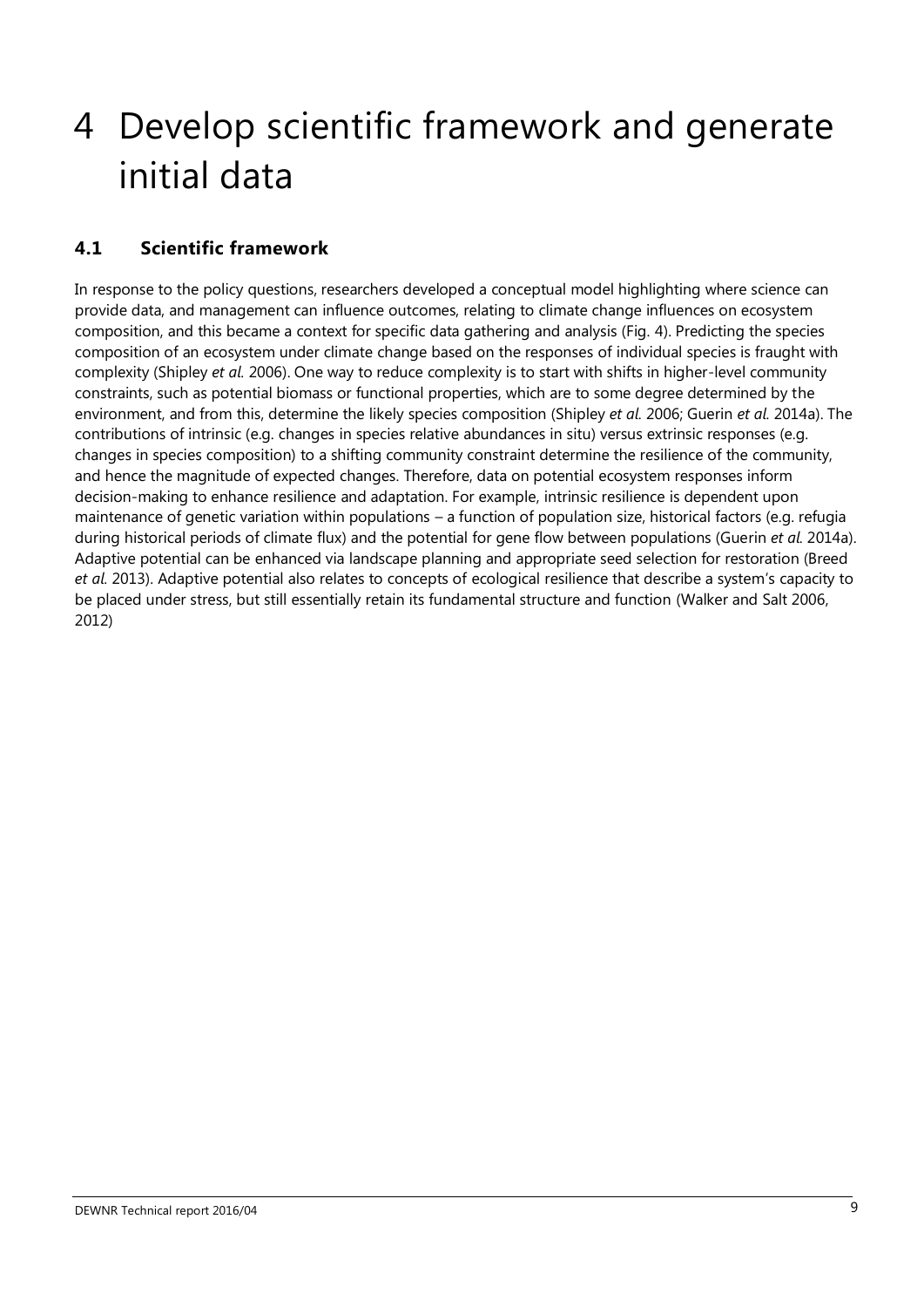

**Fig. 4 The conceptual scientific framework for ecosystem adaptation to climate change that was developed as context for specific TREND research projects:**

**Where yellow boxes represent scientific information and green boxes management actions. An ecological community level constraint (such as functional properties within a patch of vegetation) shifts with climate change (top red box), driving changes at lower levels of organisation. The community level response can be intrinsic or extrinsic (blue boxes). Intrinsic resilience can include changes within species (e.g. evolution-adaptation, phenotypic plasticity) and changes in relative abundance, to match the new constraint. Resilience levels can be informed by studies identifying refugia and species adaptive potential (e.g. landscape genetics). Resilience can be manipulated in restoration via provenance selection and management of landscapes. Extrinsic responses involve changes in species composition. Gradient analysis can inform rates of species replacement across heterogeneous landscapes. Restoration can pre-empt species replacement via species selection and management of alien species. Managing at community level avoids the complexity of predicting responses among diverse species. However, information on individual species sensitivity and adaptive capacity is useful for understanding vulnerability**

#### **4.2 Generate initial data**

In conjunction with the development of conceptual approaches, researchers accessed existing relevant ecological and environmental datasets. These included opportunistic records of target species, data from vegetation survey plots established for the Biological Survey of South Australia in the vicinity of the transect, herbarium collections from the transect and environmental data such as climate surfaces. Researchers subsequently conducted pilot field studies such as methodological trials and baseline survey at monitoring locations and population-based sampling of species along the transect, for various functional and genetic analyses. With these data, researchers developed approaches for desktop analysis that were informative of ecosystem resilience, including modelling the climatic distribution of individual species and changes between plant communities sampled at different points along climate gradients.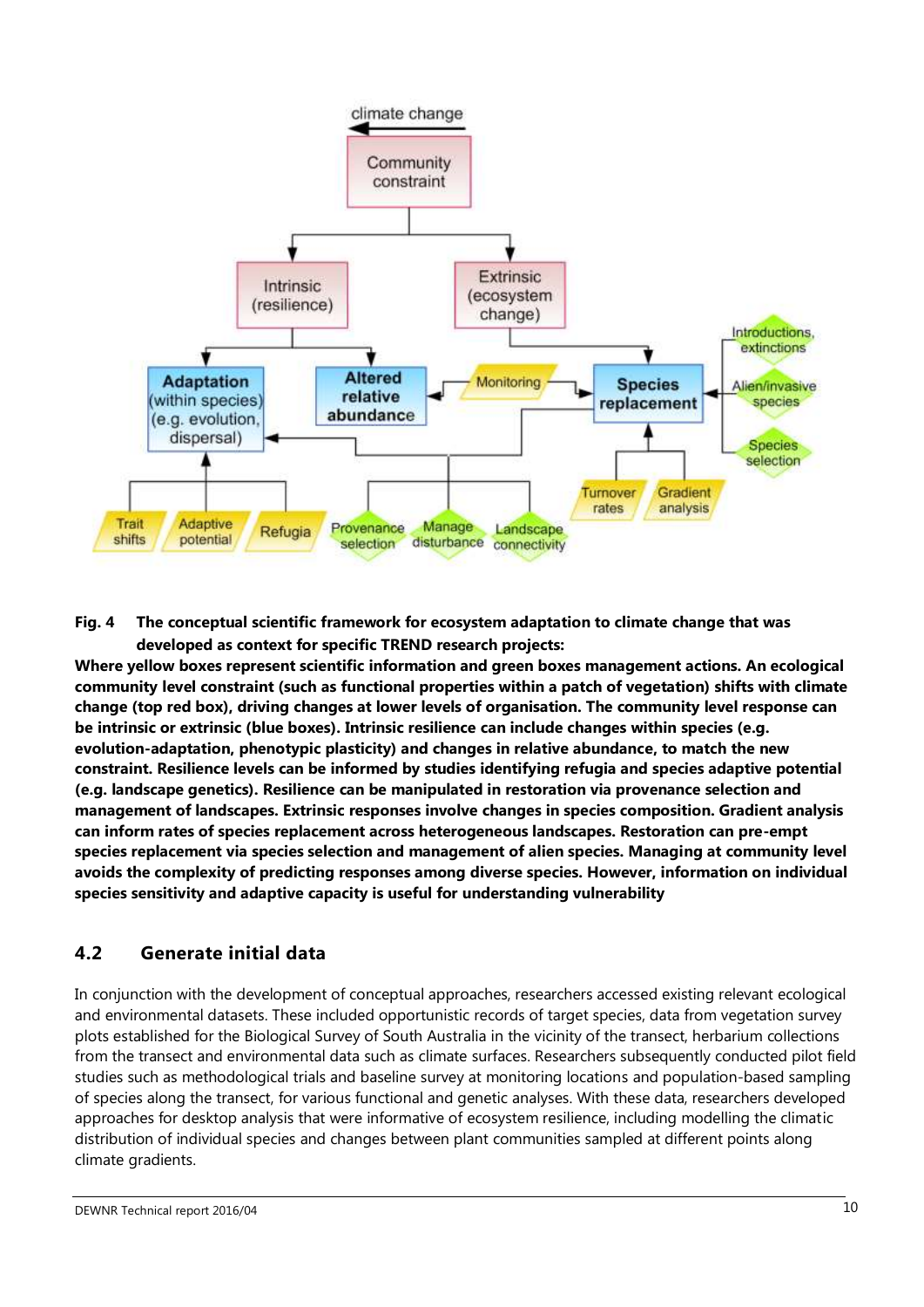## 5 Review approach

Once researchers had implemented the first phase of fieldwork and desktop analysis, they presented early results and conclusions, plus an outline of planned approaches, to a follow-up workshop with a large gathering of scientific and policy officers, mainly from DEWNR. The session included discussion of results and their relevance to the policy questions and was an opportunity for a face-to-face question and answer session on the technical detail, but also for policy officers to give feedback and direct future work, advice which was subsequently incorporated into work programs.

# 6 Major research phase

With initial results and practical feedback from the formative review in hand (Section 5), researchers reviewed scientific approaches. A range of individual analyses were then completed and published in the scientific literature, ensuring that the evidence base intended to inform practical management outcomes had gone through peer review and was therefore more likely to be perceived as credible. Individual studies focused on areas such as vegetation monitoring methods, spatial modelling of existing plot-based data, exploratory analysis of empirical data from new field plots, analysis of historical herbarium collections and population genetics. Relevant literature on the region generated externally to TREND was also reviewed (e.g. Crossman *et al.* 2012).

At the core of the major research phase was the establishment of a field-based ecosystem transect over a distance of ~750 km, including 120 plots (Guerin and Lowe 2013c; Guerin *et al.* 2014b; Keith *et al.* 2014), covering strong latitudinal and altitudinal gradients in temperature and rainfall and a range of vegetation types. The field transect allowed for spatial analysis of abiotic drivers of community composition, while establishing a monitoring baseline (Guerin *et al.* 2014b).

Ecological climate sensitivity was determined through analyses of new and existing data, such as correlative species distribution modelling (supplemented in some cases with population genetic data) and modelling of community composition with respect to environmental and geographic differences (e.g. Guerin and Lowe 2013a; Guerin *et al.* 2013; Guerin *et al.* 2014b; McCallum *et al.* 2014). The recurrent conclusion from these studies was that climate is a significant driver of species occurrences and ecological community composition. However, these studies found ecological changes with climate are not uniform across the landscape: while suitable habitat for many species was predicted to persist with modest climate change in the Mount Lofty Ranges, south, and upwards shifts of suitable habitat may generate sharper species turnover in the Flinders Ranges.

In parallel to studies on variation in the species composition of ecosystems, researchers conducted studies on individual species along the transect, and detected significant associations between ecologically relevant traits and spatial and temporal changes in climate. For example, leaf width has ecophysiological significance because narrower leaves better tolerate heat in arid climates (Yates *et al.* 2010), and leaves were found to be narrower in populations of Dodonaea viscosa subsp. angustissima (DC.) J.G.West at warmer locations (more northern latitudes) but also to have become narrower over time, based on herbarium samples spanning a century, consistent with a physiologically relevant response to climate change (Guerin *et al.* 2012, but see also Duncan 2013 and Guerin and Lowe 2013b). Orchids of the genus Diuris Sm. were found to have flowered significantly earlier in spring since around 1972, in association with El Niño events and a strong warming trend, based on herbarium records (MacGillivray *et al.* 2010).

These and other individual peer-reviewed research projects became the scientific basis for answering the policy questions (Box 1; Section 7).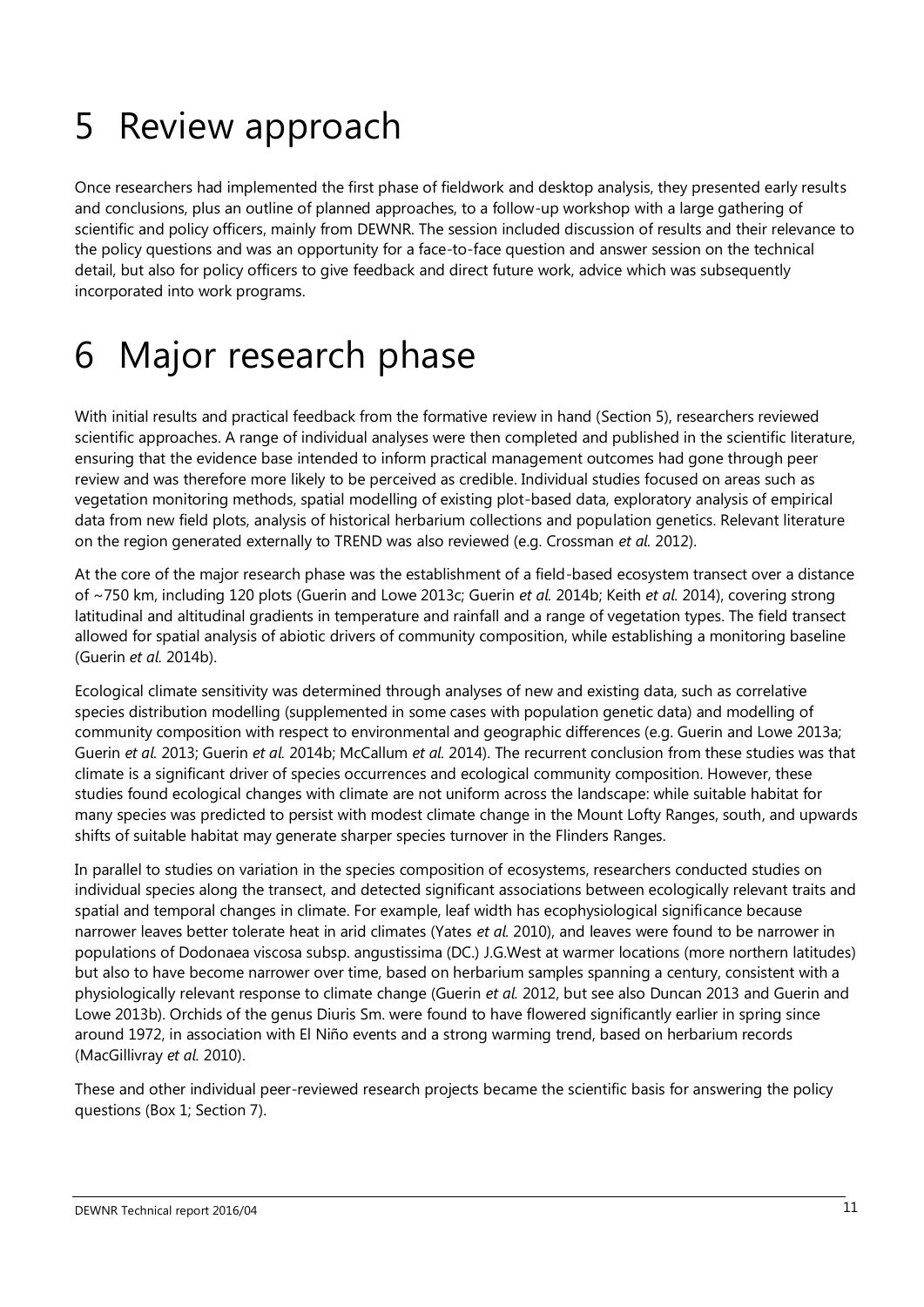# 7 Primary policy translation phase

### **7.1 Overview and synthesis**

Individual research projects were completed and published in the primary scientific literature. Specific results were disseminated to attendees of the previous workshops and a wider range of policy officers and conservation practitioners in the form of discussions, presentations, reports and journal articles. While specific studies initially focused on the transect, some have been extended statewide or have wider relevance, at least for the southern agricultural regions of South Australia. This is important, as relatively little has been reported on ecosystem sensitivity to climate across the state. Data from outside TREND were also considered during the translation phase, such as a study of the exposure of plant species in South Australia's Murray–Darling Basin (immediately east of the TREND transect) to climate change (Summers *et al.* 2012). Broad assessments of spatial conservation priorities are useful because data on the adaptive capacity of individual species are sparse and translation seeks to inform conservation planning across regions and ecosystems.

An example of the relevance of the science to conservation planning is that ecosystems in the transitional zone between mesic and arid biomes were found to be climate-sensitive (rapid changes with respect to prevailing temperatures, for example), whereas landscapes that are less fragmented, and contain refugia (or heterogeneous habitats), such as mountain ranges, are likely to be relatively resilient. The translation of this knowledge for policy is that landscape planning must balance attempts to increase adaptive capacity and resilience with predictive provenancing and species selection in climate-sensitive ecosystems (Breed *et al*. 2013). For example, in the absence of specific data on climate sensitivity and genetic diversity, it could be assumed that species with small, isolated populations, or with restricted climatic ranges, will be at greater risk than phenotypically variable and widespread species (McCallum *et al.* 2014; Christmas *et al*. 2015). In general, research provides guidance for the practical interpretation of climate responses of biodiversity, by highlighting the importance of combining current knowledge about resilience (or adaptive capacity) with data on climate exposure (Prober *et al.* 2012; Gillson *et al.* 2013).

### **7.2 Relevance to policy questions**

Following dissemination of research results, studies were synthesised to provide answers to the policy questions. For illustrative purposes, we provide brief summaries of these answers below, based on research data and general principles developed within TREND and wider supporting literature.

#### **1. What drives species composition and how will this be affected by climate change?**

Composition is determined by a complex set of factors, including history, niche conservatism, abiotic environments, species interactions, disturbance regimes and ecological drift (Guerin *et al.* 2014a). Climate is a fundamental abiotic driver, determining biome boundaries and how species are sorted across landscapes, although history, chance, landscape change and increasing concentrations of atmospheric CO2, among others, remain important (Guerin *et al.* 2014a). Climate change is expected to drive changes in composition by directly influencing species potential distributions, altering fire regimes and compounding landscape change. Management responses need to focus on different levels of biological organisation and on ecological processes that drive change.

#### **What species or ecosystems could provide early indicators of stress?**

Early ecosystem indicators include phenotypic responses, such as in flowering phenology. Early signs of stress, such as decreased population size, biomass or reproductive output, would be expected in populations of vulnerable species (defined based on climate sensitivity or resilience in terms of population demography) in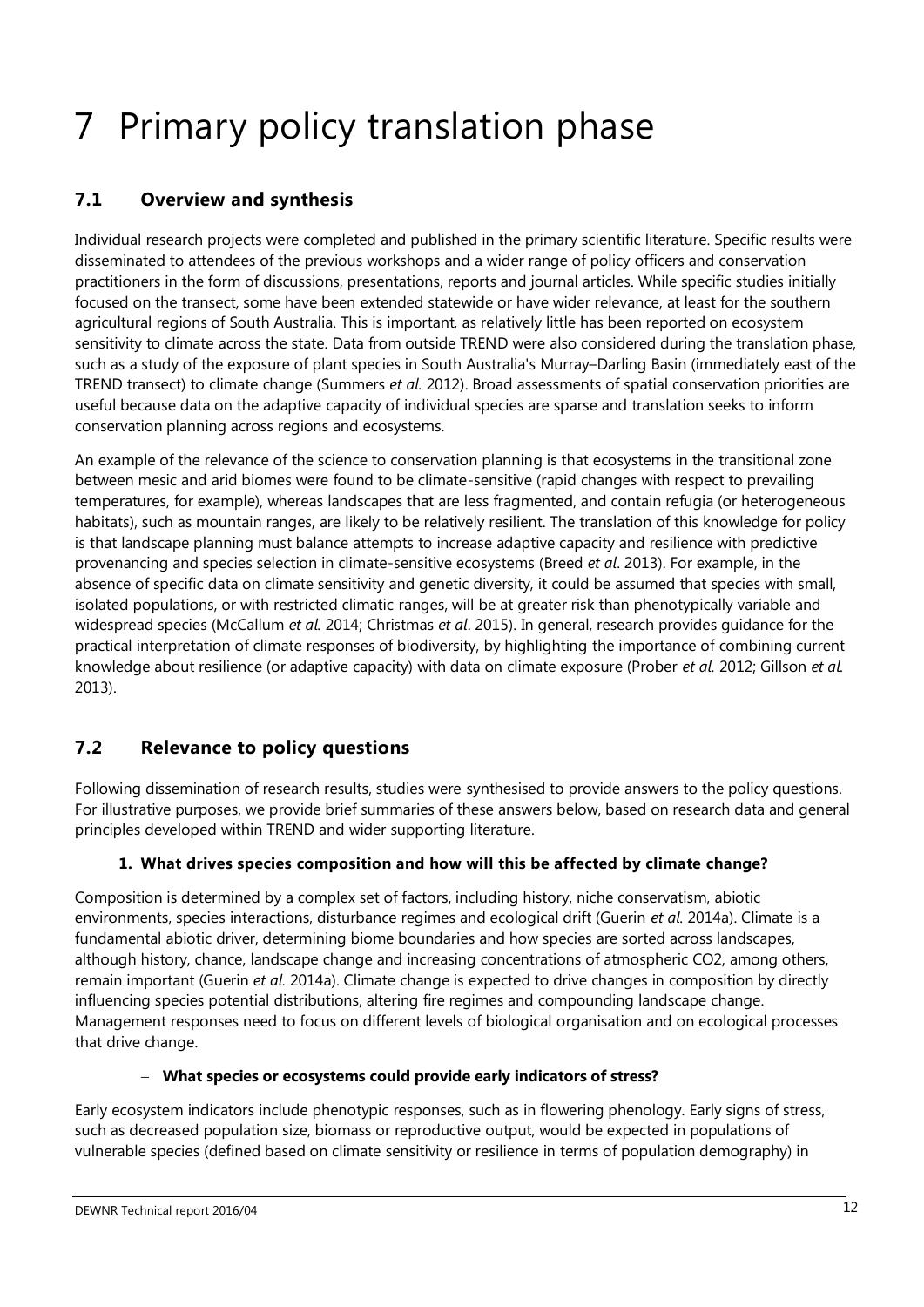ecotones. The earliest changes detectable at community level will be in species relative abundance, as species replacement involves longer time lags (Davis 1986; Svenning and Sandel 2013).

#### **What species and ecological communities are most and least at risk from climate change, and what are the expected impacts?**

Species least at risk have wide climatic tolerances or high adaptive capacity or phenotypic plasticity (Guerin *et al.* 2012). Communities least at risk are those within their limit of intrinsic resilience, given their climate sensitivity. Species most at risk have small, isolated populations, narrow climatic preferences or low adaptive capacity (McCallum *et al.* 2014). Communities most at risk are those within ecotones or with poor resilience relative to their sensitivity, due to landscape modification (Guerin *et al.* 2013). Within the study region, ecosystems in the central Mount Lofty Ranges are the most stable with spatial changes in climate, but have undergone significant habitat fragmentation, reducing their resilience. Policy makers need to decide how to respond to early warning signs of stress, and to evidence of risk. For example, decisions need to be made about continued investment of management effort into the most vulnerable species and communities.

#### **How will climate change interact with other disturbance to influence ecosystem attributes?**

Historical disturbance in the study region includes habitat clearance, which has resulted in just 13% of pre-European (1836) vegetation remaining in the Mount Lofty Ranges (Armstrong *et al.* 2003). Habitat fragmentation promotes inbreeding (Breed *et al.* 2012) and restricts dispersal (McConkey *et al.* 2012), which together inhibit adaptation to climate change (Fig. 4; Christmas *et al*. 2015) and may push populations under stress due to historical change further towards collapse. On-going disturbance (i.e. periodic destruction of biomass via fire, grazing) has complex synergies with climate (de Bello 2005), while multiple threats from habitat fragmentation, altered disturbance regimes and climate change decrease the likelihood of persistence of range-restricted species (Lawson *et al.* 2010). Climate change is increasing the frequency and severity of fires (Mouillot *et al.* 2002), which opens up resources such as space for native and alien colonisers and, in conjunction with other aspects of global change, modifies vegetation composition, which itself affects fuel dynamics (Thomson and Leishman 2005; Cary *et al.* 2012; Guerin *et al.* 2014a). Fire management can be controversial due to conflicting management objectives and the need to minimise the impacts of unplanned fires on human lives and built assets (Gill *et al.* 2013). The challenges for fire management are particularly acute in peri-urban settings such as the Adelaide–Mt Lofty Ranges, but also at the rural–wildland interface (Gill and Stephens 2009). Key challenges remain around how to manage fire to achieve conservation objectives under changing climate in historically altered landscapes.

#### **2. What adaptation strategies could improve the resilience of key species and communities?**

The sensitivity and resilience of ecosystems to climate change varies. For individual species, concerns for promoting resilience include maintaining population sizes and genetic diversity (Sgrò *et al.* 2011; Christmas *et al*. 2015) and the use of quality seed of appropriate provenance in restoration (Breed *et al.* 2013). Community level resilience can be supported through landscape restoration to improve habitat area and connectivity between isolated remnants (Christmas *et al*. 2015). Restored ecosystems in ecotones may be more resilient if species adapted to warming conditions are used, rather than strictly historical composition (Guerin *et al.* 2013). This suggests that NRM managers need to experiment with alternative designs for habitat restoration using an adaptive management approach (Sabine *et al.* 2004).

#### **What shifts in distribution, species composition and ecological characteristics can we expect?**

Widespread species are expected to contract south and/or to higher altitude. Distribution shifts are predicted to be more pronounced in the Flinders Ranges and other parts of South Australia's Mediterranean–desert biome ecotone due to higher climate sensitivity (Guerin and Lowe 2013a; Guerin *et al.* 2013). In the Mediterranean–desert ecotone, there is expected to be pressure towards a major ecological shift from e.g. sclerophyllous woodland vegetation to more open vegetation dominated by arid-zone taxa. An unknown factor is the degree to which these shifts can occur without management interventions such as corridor creation and assisted translocations.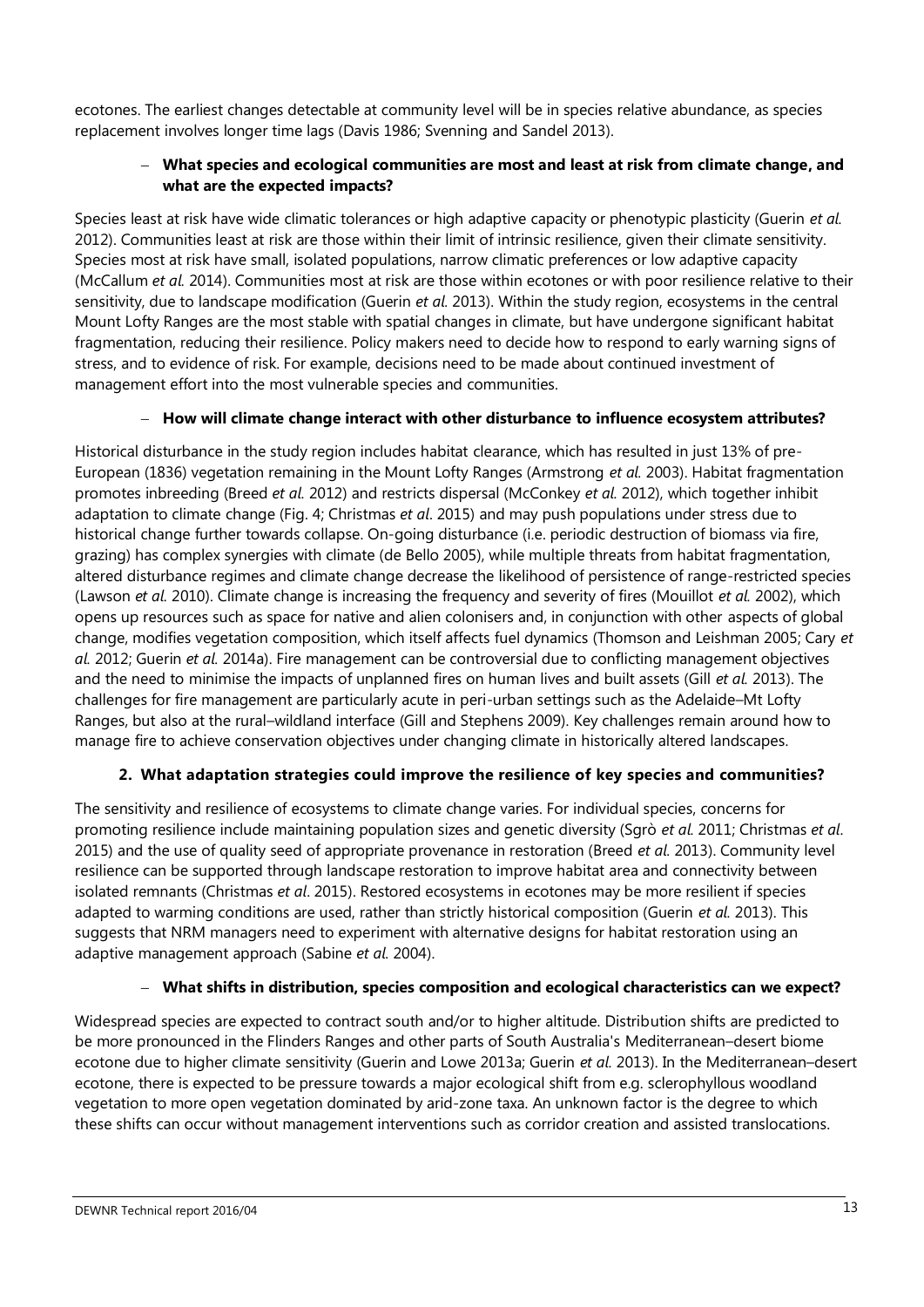#### **What are the implications for conservation planning and landscape design?**

Landscape connectivity can promote gene flow and maintenance of metapopulations (Sgrò *et al.* 2011; Christmas *et al*. 2015). Species and seed sources for restoration can be selected to enhance adaptive capacity or pre-empt which genotypes and species will prosper (Breed *et al.* 2013; Guerin *et al.* 2013). In areas likely to undergo species turnover, selection of species for habitat restoration could include a higher proportion of provenances or even species from warmer habitats, whereas refugia could be restored using historical composition (Guerin *et al.* 2013). Strict adherence to historical composition in conservation objectives is likely to be counter-productive. However, we recognise that the issue of whether to implement restoration of novel ecosystems in the face of climate change remains a subject of debate in the literature and that there are unknowns about practical application (Hobbs and Suding 2009; ).

### 8 Program review

The first cycle of TREND was completed in terms of finalising studies and acquitting funding. Participants considered how the research had addressed policy and research gaps and a range of associated research projects were initiated that would be further informative of ecological resilience and the functional consequences of climate change. For example, it was identified that basic information on the spatial location of biodiversity (e.g. in terms of levels of species diversity and endemism) within South Australia could be overlayed with climate sensitivity and habitat fragmentation data to provide an insightful resource relevant to landscape planning. Consequently, a research project has been initiated that seeks to answer basic questions such as: What kind of biodiversity does South Australia have, where is it, and how does it interact with areas of high climate sensitivity and landscape modification?

There is an emerging opportunity for uptake of research, with recent Australian Government investment in improving the climate change content of NRM plans, which places emphasis on identifying spatially explicit targets for investment in adaptation actions. This highlights the multi-layered nature of policy: a range of climate change NRM adaptation actions are not delivered by high-level strategic policy, but by operational policies embedded in planning documents, such as regional NRM plans, which take the extra step of developing practical approaches following the synthesis and interpretation of data.

### 9 Assessment of model implementation

The aim of this report was to assess the usefulness of our model (Fig. 3) in bridging the gap between ecological research and policy in the context of climate change. The envisaged framework for the TREND project (Fig. 1) was successfully implemented in terms of the flow of information, and NRM practitioners are starting to take up this information within practical programs. The project successfully established these partnerships and generated policy-relevant data on climate sensitivity. In addition, these partnerships facilitated the effective leveraging of additional research and scientific infrastructure funding (more than 10x the original project costs for TREND), and produced excellent quality scientific knowledge and research results (over 25 peer reviewed papers). The project has also formed the blueprint for a national climate change ecosystem monitoring network, the Australian Transect Network, part of the Terrestrial Ecosystem Research Network [\(http://www.tern.org.au\)](http://www.tern.org.au/).

The process highlighted research gaps as a foundation for developing evidence-based policy, which could otherwise remain generic. One of the biggest challenges for land managers is to determine where to take action, and TREND provided spatial analysis to highlight vulnerable systems and pointed land managers towards options for building landscape resilience. In fact an independent review of all science outputs relevant to climate change ecosystem resilience planning for South Australia, undertaken by the Adelaide and Mount Lofty Ranges region Natural Resources Management Board in 2015, found that the TREND project outputs used the best data,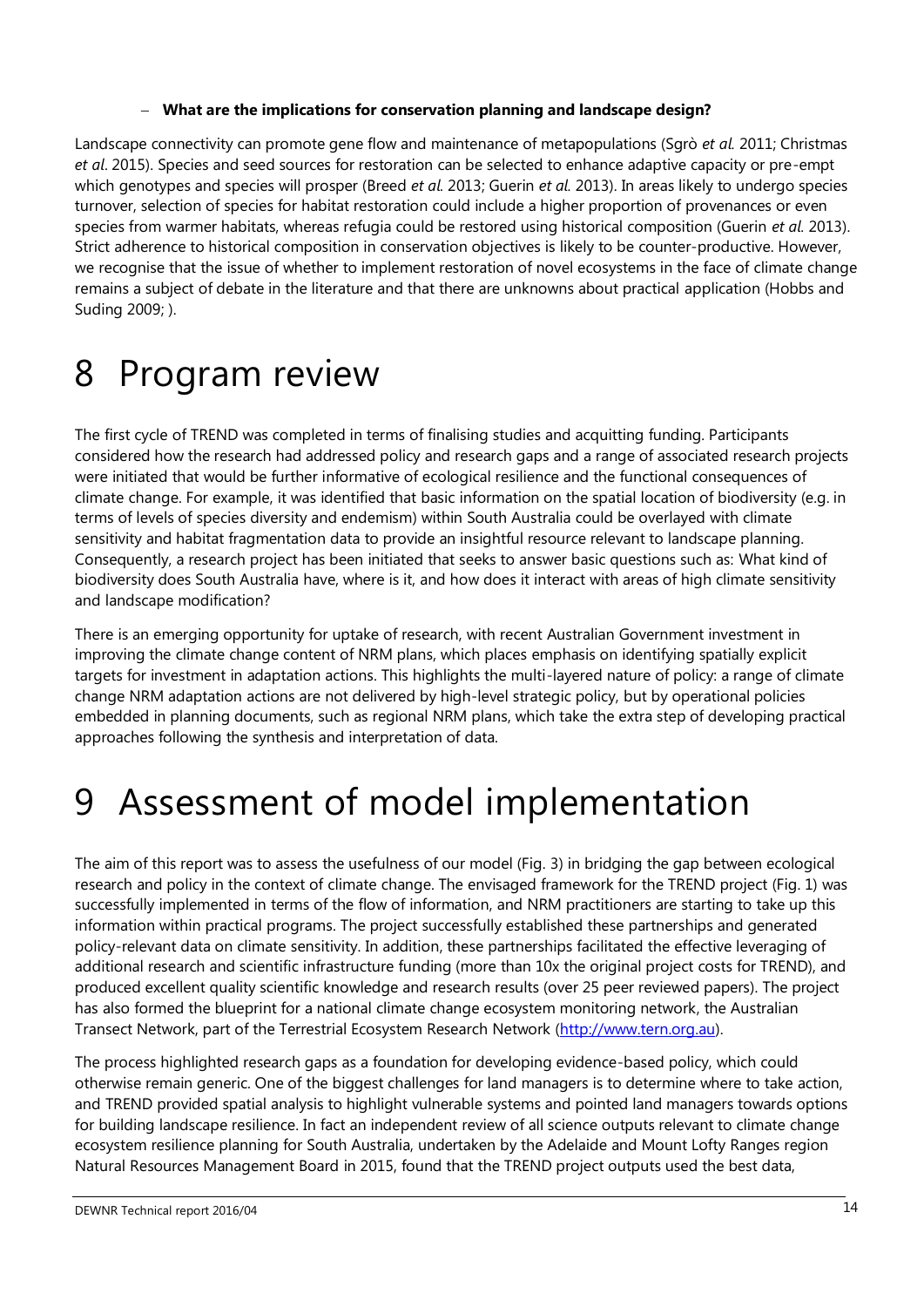appropriate scientific methods and presented information at an understandable and relevant scale to make policy and management relevant decisions.

Importantly, two-way dialogue between researchers and decision-makers – a key aspect of the model – is ongoing, allowing new research to feed policy development and changing policy priorities to inform the research agenda. Individual research projects can form part of the evidence base for sustainability, but one-way communication from researchers to government on perceived important questions may not lead to the best practical outcomes (Cash *et al.* 2003). For this reason, while the research component of TREND produced peerreview publications on the climate sensitivity of local ecosystems, it is useful to consider which factors influence the integration of specific research findings with policy objectives. A summary of such an analysis is given in Table 1.

| <b>Project phase</b><br>(Fig. 3)    | <b>Factor</b>                                                                                      | Possible response                                                                                                                                               | <b>Actual TREND outcome</b>                                                                                                                                                                           |
|-------------------------------------|----------------------------------------------------------------------------------------------------|-----------------------------------------------------------------------------------------------------------------------------------------------------------------|-------------------------------------------------------------------------------------------------------------------------------------------------------------------------------------------------------|
| Determine policy<br>drivers         | Scale of policy needs<br>compared to<br>individual research<br>projects                            | Researchers up front about<br>limitations of what can realistically<br>be achieved, and set research<br>priorities                                              | Set of precise and answerable policy<br>questions developed                                                                                                                                           |
| Determine policy<br>drivers         | Limitations of funded<br>research scope and<br>researcher expertise                                | Relevant match between research<br>options (e.g. scope of funding and<br>area of expertise) and policy<br>recipients                                            | Initial research scope limited to plant<br>community composition along a pre-<br>defined transect                                                                                                     |
| Determine policy<br>drivers         | Breadth of developed<br>policy relevant<br>questions                                               | Develop questions collaboratively<br>with practical objectives to ensure<br>breadth is neither too general, nor<br>trivial                                      | Developed questions were broad<br>enough to be useful for policy but<br>detailed enough to seed research<br>projects                                                                                  |
| Develop scientific<br>framework     | Short-term research<br>funding cycles                                                              | Focus on spatial analysis, historical<br>data and establishing ecological<br>baselines                                                                          | Took advantage of retrospective data<br>for temporal analysis and focused on<br>modelling spatial climate change<br>proxies                                                                           |
| Major research<br>phase             | Scientific credibility of<br>research findings                                                     | Research published in peer-<br>reviewed journals and explained to<br>decision-makers                                                                            | A number of journal articles resulted<br>from TREND, providing a sound basis<br>for supporting policy change                                                                                          |
| Primary policy<br>translation phase | Informing landscape-<br>scale planning via<br>research projects on<br>specific species or<br>sites | Develop general principles from<br>specific research projects and<br>wider literature. Implement<br>research at a range of scales, e.g.<br>population to region | TREND research framed within a model<br>of climate change ecology based on<br>literature and filled-in with local<br>empirical data. Results synthesised and<br>placed in context of wider literature |
| Primary policy<br>translation phase | Integrating specific<br>science into practical<br>management regimes                               | Treat as iterative process. More<br>realistic if earlier phases provided<br>realistic policy questions and<br>directed research towards<br>applicable outcomes  | On-going process via NRM planning.<br>Other avenues being explored include<br>trials of predictive species composition<br>and provenancing for restoration                                            |
| Program review                      | Availability of funding<br>to address further<br>policy needs identified                           | Use track record of practical<br>science-policy links plus<br>established ecological monitoring<br>infrastructure as a platform                                 | TREND was extended through a range<br>of additional funding sources to build<br>on initial gains                                                                                                      |

#### **Table 1. Examples of factors that influence the success of the science–policy integration model (see Fig. 3), with example outcomes from the TREND project**

DEWNR Technical report 2016/04 15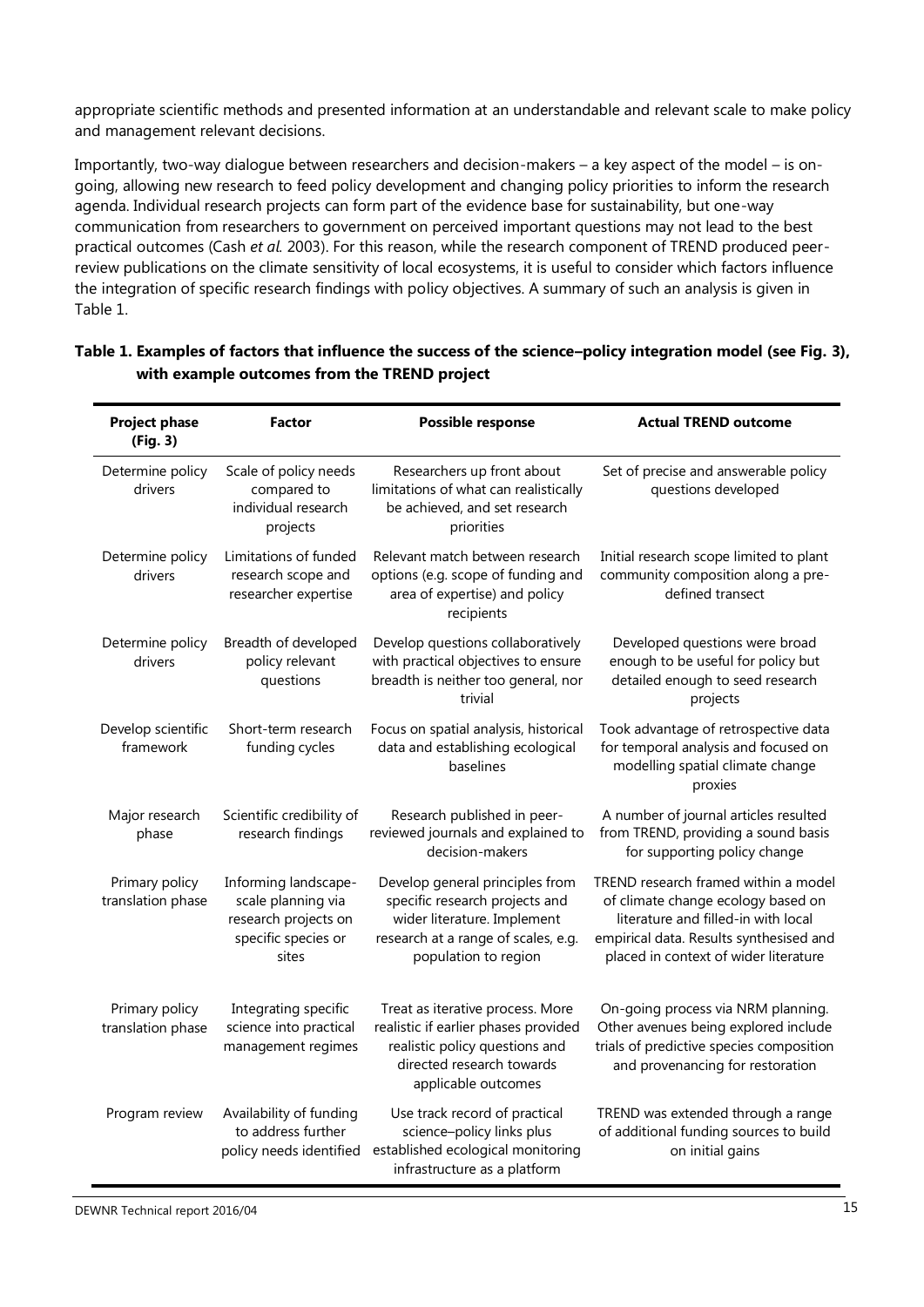Limitations to the success of science–policy translation were evident. For example, the goals of the project had pre-defined boundaries, and the time and resources available were modest, leaving unanswered questions. Some relevant components of research will develop over a longer timeframe than the initial three-year funding cycle, requiring a long-term commitment to the partnership for these data to be integrated into policy. While information flow between TREND partners was useful, implementing a specific research project within a practical planning framework remains complex. Challenges remain in making primary scientific research truly policy relevant, i.e. exchanging and interpreting results in a useful format. For example, while scientific papers are useful for a technically knowledgeable audience, we also found that less formal reports with information presented spatially was accessible to a wider policy audience. The individual research studies – and ecology generally – tend to focus on specific components of ecosystem function, whereas managers need to make decisions across entire landscapes (McConkey *et al.* 2012) and to consider regional and local processes (Paton *et al.* 2010), which requires synthesis. In addition managers and scientists increasingly need to understand the limitations of the scientific data in the context of the social and economic systems within which they work, particularly the highly complex, and sometime conflicting priority, environment of natural resource management.

While no model is perfect, or simple to implement in the real world, the TREND model provided real potential for on-going research to be directed towards specific policy needs and opened up direct communication between researchers and policy makers. There are, of course, inherent limitations to the policy questions that science can credibly answer (Cash *et al.* 2003; especially on a short-term basis) and to the potential for science to become directly useful for conservation planning and on-ground implementation.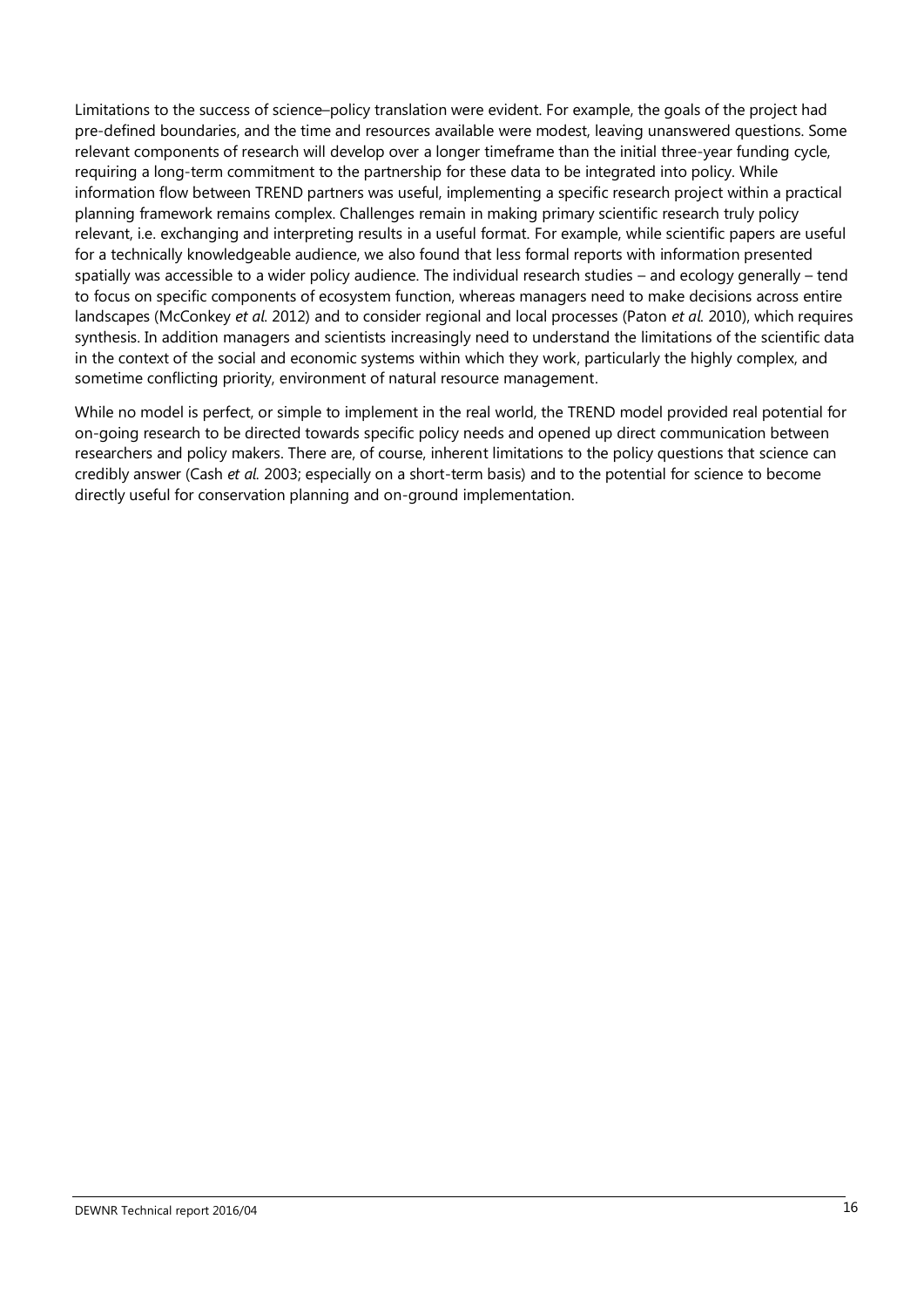# 10 Conclusions

We have proposed a practical model for climate change science–policy integration, populated with real world examples from a transect through terrestrial ecosystems from the TREND project in South Australia. TREND was successful in its stated goals of: 1) establishing baseline monitoring transects to assess the influence of climate on ecosystem composition and; 2) collecting policy-relevant data on climate change ecology specific to the region. The process was centred on research but brought researchers, policy makers and natural resource managers into a collaborative environment. We conclude that the model contributed to bridging the gap between research and policy in that two-way dialogue guided research and provided NRM practitioners with guiding principles, based on local examples, and spatial information on climate sensitivity. Limitations of the process included practical constraints on what could be achieved and the on-going challenge of translating specific science into on-ground action. NRM planners now have some basic local information on the some likely impacts of climate change and their spatial and taxonomic idiosyncrasies.

The inherent difficulties in implementing evidence-based biodiversity management under climate change have been discussed at length (Jones *et al.* 1999; Moser and Luers 2008; Bardsley and Sweeney 2010; Stein *et al.* 2013). Climate change in coming decades is considered inevitable, regardless of action taken to limit greenhouse emissions (Stein *et al.* 2013) and therefore adaptation is required, because climate change, combined with impacts such as habitat fragmentation and invasive species, may exceed ecosystem resilience (Grimm *et al.* 2013; Stein *et al.* 2013). These changes may cross the threshold between ecosystems persisting in their present-day form, or entering transitional states (Grimm *et al.* 2013; Guerin *et al.* 2013; Stein *et al.* 2013), in fact, ecosystem shifts linked to climate change have already been documented (Peñuelas and Boada 2003; Grimm *et al.* 2013).

Adapting biodiversity management to climate change could involve promoting resilience to protect important biodiversity, or actively promoting change to enhance adaptation (Stein *et al.* 2013). The broadest policy-relevant conclusion of climate change ecology is that ecosystems are dynamic so that changes in climate will likely be reflected in changes to ecosystem composition and function. This suggests attempting to maintain ecosystem fidelity to historical states as a default may be unrealistic and counter-productive (Harris *et al.* 2006; Guerin *et al.* 2013; Stein *et al.* 2013). Policy makers can take advantage of insights from research if there is a long-term commitment to fostering and maintaining the type of partnership demonstrated by the TREND project.

Bridging the gap between scientific research and NRM decision-making continues to pose a challenge for the application of evidence in natural resource management, and remains a barrier to the effective application of scientific evidence in decision making. Here we have presented a case study of how scientific questions regarding climate change were designed by bringing together scientists and policymakers. Since this work was undertaken, DEWNR has been working with research organisations to actively develop mechanisms to improve the relationship between science generation and NRM decision making. The NRM Research and Innovation Network [\(www.nrmrain.org.au\)](http://www.nrmrain.org.au/), a partnership between the three South Australian universities, SA Water, the regional NRM Boards, PIRSA and DEWNR, has been specifically designed to address the challenge of bridging the science-policy interface. The Network facilitates genuine collaborative partnerships between researchers and research institutions, and NRM policymakers and practitioners, such that scientific questions are designed and implemented in a way that the information can be most effectively applied to natural resource management issues. More broadly, DEWNR is increasingly placing emphasis on the importance of science translation into policy, and the need to actively engage with the research sector to achieve this.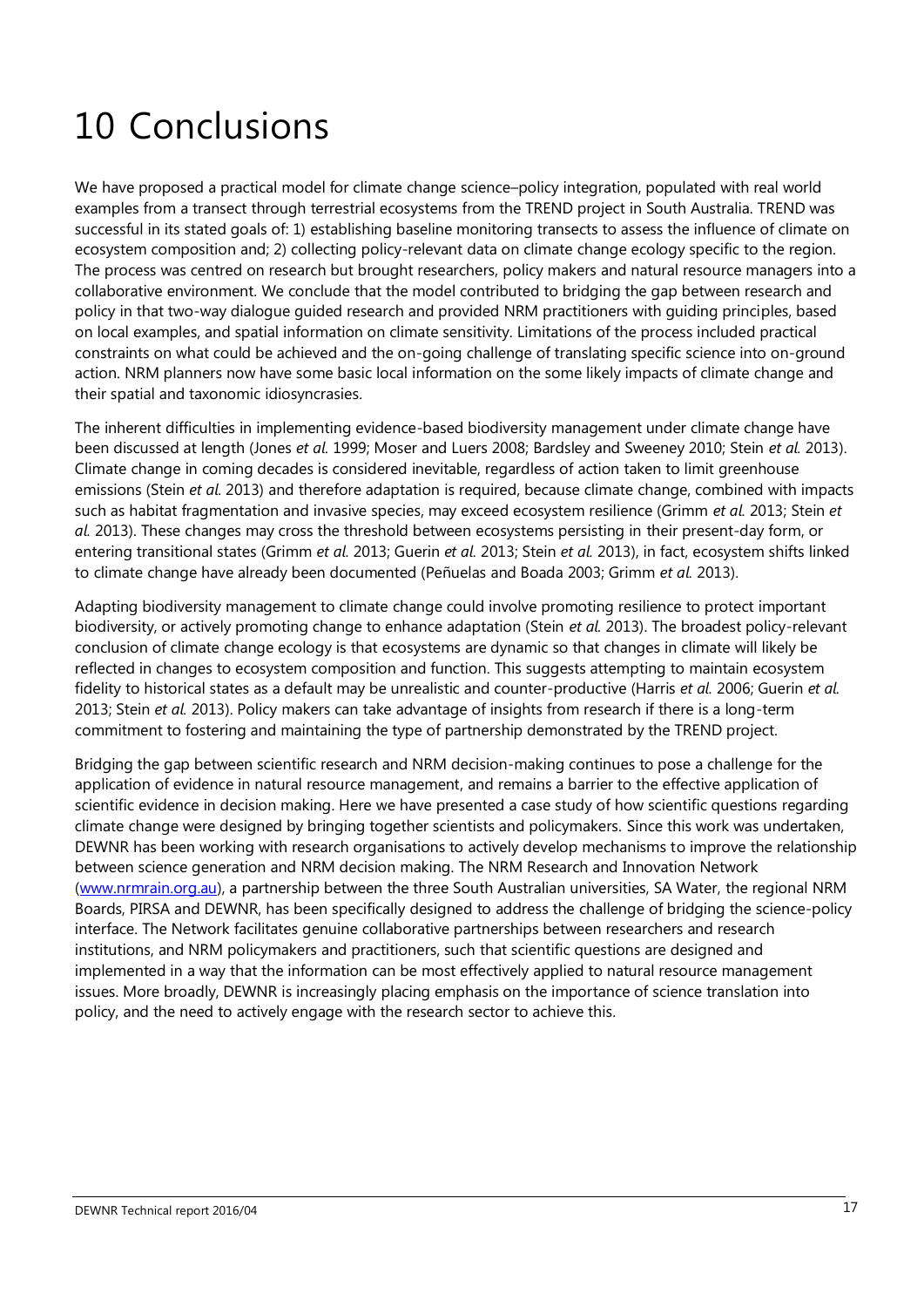## 11Glossary

**Abiotic driver** — Non-biological/ecological factor that influences ecosystem function, such as landscape properties and climate

**Adaptive management** — A management approach often used in natural resource management where there is little information and/or a lot of complexity, and there is a need to implement some management changes sooner rather than later. The approach is to use the best available information for the first actions, implement the changes, monitor the outcomes, investigate the assumptions, and regularly evaluate and review the actions required. Consideration must be given to the temporal and spatial scale of monitoring and the evaluation processes appropriate to the ecosystem being managed.

**Biodiversity** — (1) The number and variety of organisms found within a specified geographic region. (2) The variability among living organisms on the earth, including the variability within and between species and within and between ecosystems

**Biome** — Major ecological regions defined by their climatic and ecological properties

**Composition** — The make-up of ecological communities, particularly the species that are present

**Demography** — The nature/make-up of populations of species

**DEWNR** — Department of Environment, Water and Natural Resources (Government of South Australia)

**Ecological community** — The set of species, generally within a particular taxonomic or trophic group (such as plants) that occur together within a habitat location

**Ecological processes** — All biological, physical or chemical processes that maintain an ecosystem

**Ecology** — The study of the relationships between living organisms and their environment

**Ecosystem** — Any system in which there is an interdependence upon, and interaction between, living organisms and their immediate physical, chemical and biological environment

**Ecosystem services** — All biological, physical or chemical processes that maintain ecosystems and biodiversity and provide inputs and waste treatment services that support human activities

**Ecotone** — A boundary between different ecological regions or habitats

**Endemism** — The restriction of species to a certain locality or region

**Habitat fragmentation** — Loss of habitat resulting in smaller, more isolated remnants

**Metapopulation** — A set of populations that interact with each other

**Phenology** — The timing of biological events such as flowering in plants

**Phenotypic** — Relating to species morphology/traits or observable characteristics

**Phenotypic plasticity** — Short-term phenotypic changes, for example in response to environmental conditions

**Provenance** — The region of origin, for example of seed

**Relative abundance** — The number of individuals or amount of biomass of species in a habitat in relation to other species

**Species replacement** — Ecological change involving the loss of some species from an ecological community and the appearance of additional species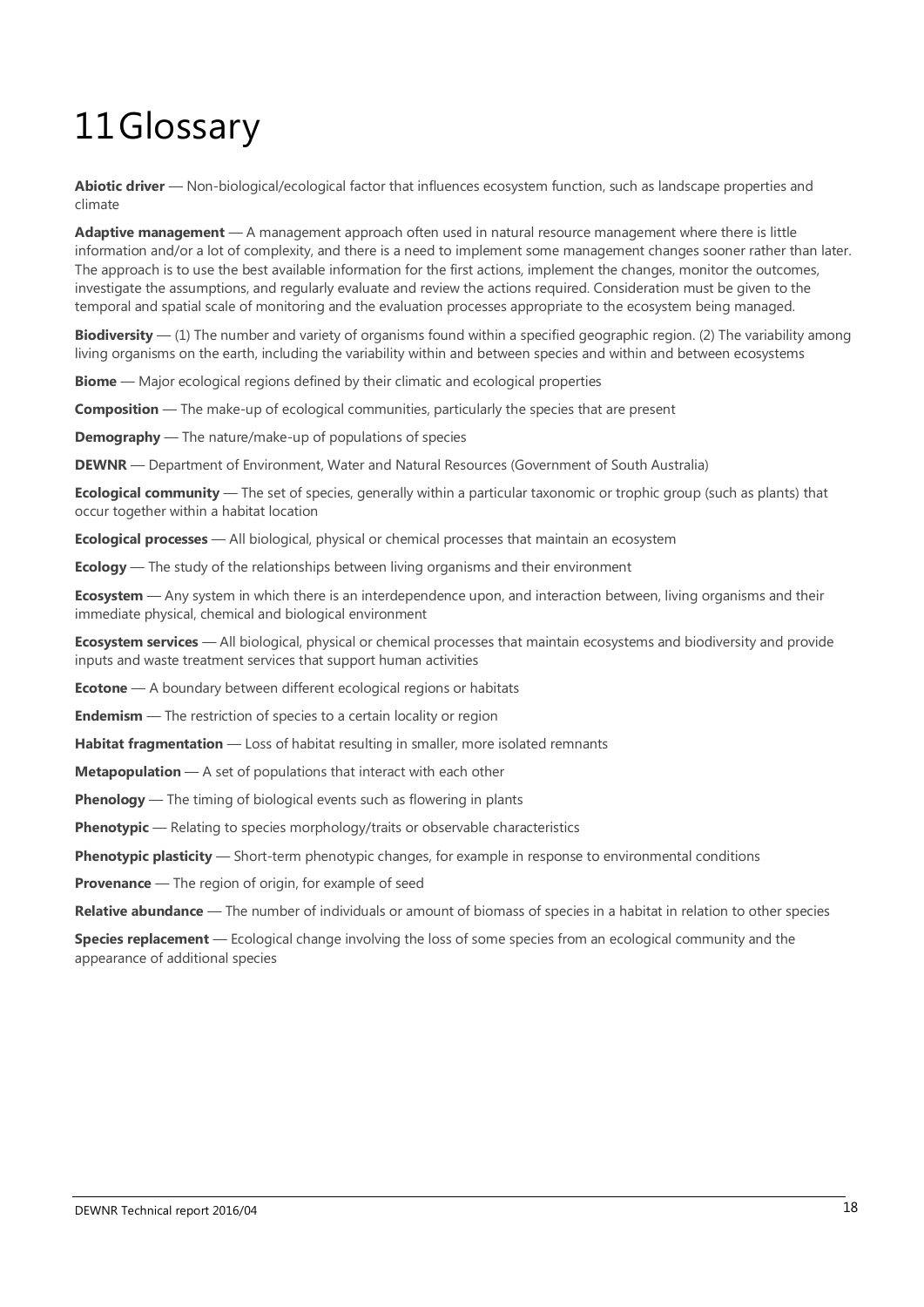# 12References

AECOM (2013) Supporting evidence-based adaptation decision-making in South Australia: a synthesis of climate change adaptation research. National Climate Change Adaptation Research Facility, Gold Coast.

Armstrong DM, Croft SJ, Foulkes JN (2003) A biological survey of the Southern Mount Lofty Ranges South Australia. Department for Environment and Heritage, Adelaide.

Bardsley DK, Sweeney SM (2010) Guiding climate change adaptation within vulnerable natural resource management systems. Environ Manage 45(5): 1127–1141.

Breed MF, Marklund MH, Ottewell KM, Gardner MG, Harris JBC, Lowe AJ (2012) Pollen diversity matters: revealing the neglected effect of pollen diversity on fitness in fragmented landscapes. Mol. Ecol. 21(24): 5955–5968.

Breed MF, Stead MG, Ottewell KM, Gardner MG, Lowe AJ (2013) Which provenance and where? Seed sourcing strategies for revegetation in a changing environment. Conserv Genet 14(1): 1–10.

Briggs SV (2006) Integrating policy and science in natural resources: why so difficult? Ecological Management and Restoration 7: 37–9.

Cary GJ, Bradstock RA, Gill AM, Williams RJ (2012) Global change and fire regimes in Australia. In: Bradstock RA, Gill AM and Williams RJ (eds) Flammable Australia. Fire Regimes, Biodiversity and Ecosystems in a Changing World. CSIRO Publishing, Collingwood, Vic, pp 149–69.

Cash DW, Clark WC, Alcock F, Dickson NM, Eckley N, Guston DH, Jager J, Mitchell RB (2003) Knowledge systems for sustainable development. Proceedings of the National Academy of Sciences, 100(14): 8086–8091.

Christmas M, Breed M, Lowe AJ (2015) Constraints and conservation implications for climate change adaptation in plants. Conservation Genetics. Published online doi 10.1007/s10592-015-0782-5

Crossman ND, Bryan BA, Summers DM (2012) Identifying priority areas for reducing species vulnerability to climate change. Divers Distrib 18(1): 60–72.

Davis MB (1986) Climatic instability, time lags and community disequilibrium. In: Diamond J, Case TJ (eds) Community Ecology. Harper and Row, New York, pp 269–284 .

Dawson TP, Jackson ST, House JI, Prentice IC, Mace GM (2011) Beyond predictions: biodiversity conservation in a changing climate. Science 332: 53–8.

de Bello F, Leps J, Sebastià M (2005) Predictive value of plant traits to grazing along a climatic gradient in the Mediterranean. J Appl Ecol 42: 824–833.

Duncan RP (2013) Leaf morphology shift is not linked to climate change. Biol Lett 9(1), 20120659.

Gill AM, Stephens SL (2009) Scientific and social challenges for the management of fire-prone wildland-urban interfaces. Environ Res Lett 4: 034014.

Gill AM, Stephens SL, Carey G (2013) The worldwide "wildfire" problem. Ecol Appl 23(2): 438–454.

Gillson L, Dawson TP, Jack S., McGeoch MA (2013) Accommodating climate change contingencies in conservation strategy. Trends Ecol Evol 28: 135-42.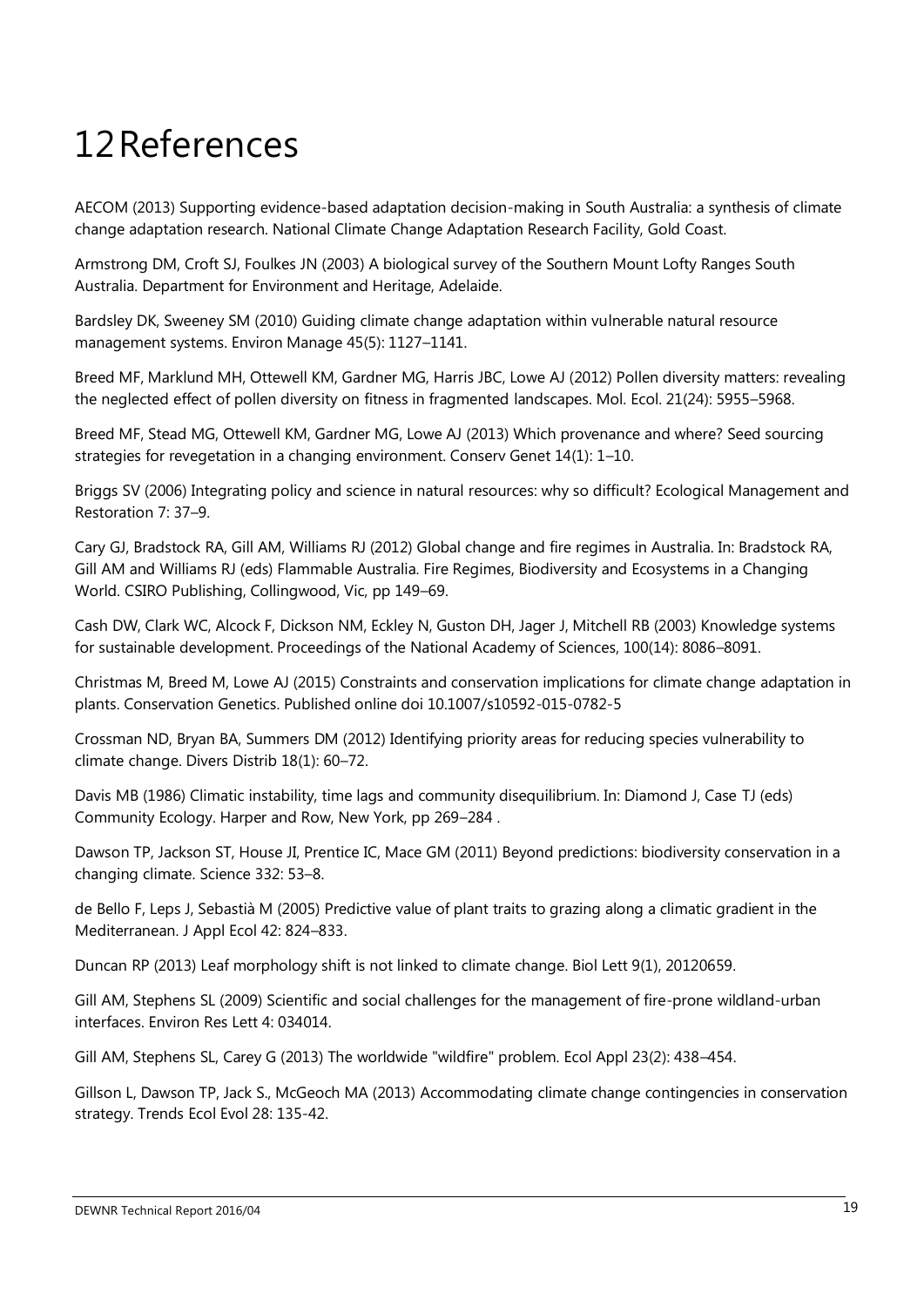Grimm NB, Chapin III FS, Bierwagen B, Gonzalez P, Groffman PM, Luo Y, Melton F, Nadelhoffer K, Pairis A, Raymond PA, Schimel J, Williamson CE (2013) The impacts of climate change on ecosystem structure and function. Front Ecol Environ 11(9): 474–482.

Guerin GR, Wen H, Lowe AJ (2012) Leaf morphology shift linked to climate change. Biol Lett 8: 882–886.

Guerin GR, Lowe AJa (2013a) Multi-species distribution modelling highlights the Adelaide Geosyncline, South Australia, as an important continental-scale arid-zone refugium. Austral Ecol 38: 427–435.

Guerin GR, Lowe AJ (2013b) Leaf morphology shift: new data and analysis support climate link. Biol Lett 9: 20120860.

Guerin GR, Lowe AJ (2013c) Systematic monitoring of heathy woodlands in a Mediterranean climate – a practical assessment of methods. Environ Monit Assess 185: 3959–3975.

Guerin GR, Biffin E, Lowe AJ (2013) Spatial modelling of species turnover identifies climate ecotones, climate change tipping points and vulnerable taxonomic groups. Ecography 36: 1086–1096.

Guerin GR, Martín-Forés I, Biffin E, Baruch Z, Breed M., Christmas MJ, Cross HB, Lowe AJ (2014a) Global change community ecology beyond species sorting: a quantitative framework based on mediterranean-biome examples. Global Ecol Biogeogr 23: 1062–1072.

Guerin GR, Biffin E, Jardine DI, Cross HB, Lowe AJ (2014b) A spatially predictive baseline for monitoring multivariate species occurrences and phylogenetic shifts in Mediterranean southern Australia. J Veg Sci 25: 338– 348.

Harris JA, Hobbs RJ, Higgs E., Aronson J (2006) Ecological restoration and global climate change. Restor Ecol 14(2): 170–176.

Heller NE, Zavaleta ES (2009) Biodiversity management in the face of climate change: a review of 22 years of recommendations. Biol Conserv 142: 14–32.

Hobbs RJ, Suding KN (2009) Synthesis: are new models for ecosystem dynamics scientifically robust and helpful in guiding restoration projects? In: Hobbs RJ and Suding KN (eds) New Models for Ecosystem Dynamics and Restoration. Society for Ecological Restoration International, Island Press, Washington, DC, pp 325–33.

Jones SA, Fischhoff B, Lach D (1999) Evaluating the science-policy interface for climate change research. Climatic Change 43(3): 581–599.

Keith DA, Lindenmayer DR, Lowe A, Russell-Smith J, Barrett S, Enright NJ, Fox BJ, Guerin G, Paton DC, Tozer MG, Yates CJ (2014). Heathlands. In: Lindenmayer D, Burns E, Thurgate N, Lowe A (eds) Biodiversity and Environmental Change: Monitoring, Challenges and Direction. CSIRO Publishing, Collingwood, AU, pp 213–282.

Kinzig A, Starrett D, Arrow K, Anlyar S, Bolin B, Dasgupta P, Erhlich P, Folke C, Hanemann M, Heal G, Hoel M, Jansson A, Jansson B, Kaautsky N, Levin S, Lubchenco J, Maler K, Pacala S. W, Scheider SH, Siniscalco D, Walker B (2003) Coping with uncertainty: a call for a new science-policy forum. Ambio 32: 330–5.

Kueffer C, Underwood E, Hirsch Hadorn G, Holderegger R, Lehning M, Pohl C, Schirmer M, Schwarzenbach R, Stauffacher M, Wuesler G, Edwards P (2012) Enabling effective problem-oriented research for sustainable development. Ecol Soc 17(4), 197–212.

Lawson DM. Regan HM, Zedler PH, Franklin J (2010) Cumulative effects of land use, altered fire regime and climate change on persistence of Ceanothus verrucosus, a rare, fire- dependent plant species. Global Change Biol 16: 2518–2529.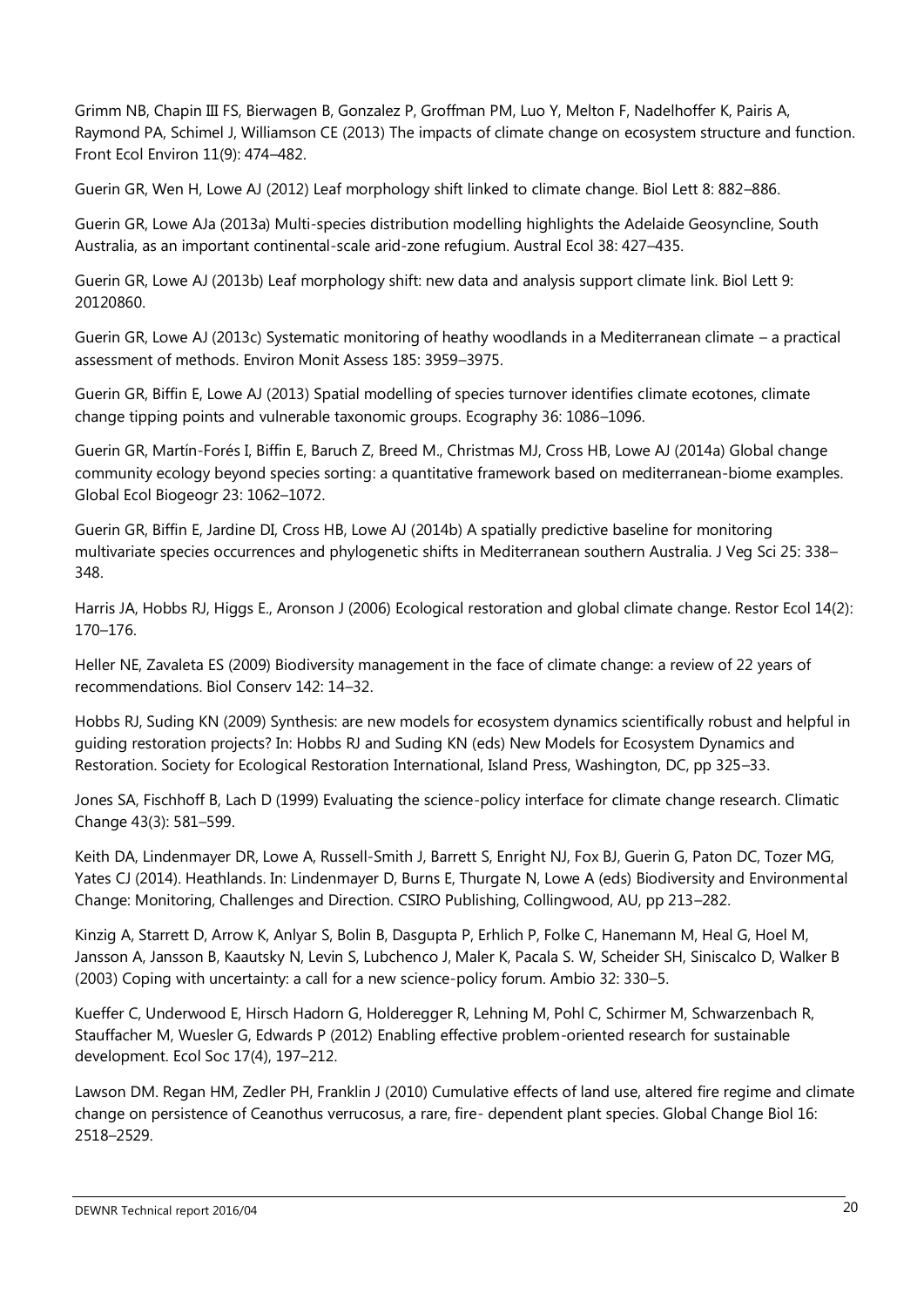MacGillivray F, Hudson IL, Lowe AJ (2010) Herbarium collections and photographic images: alternative data sources for phenological research. In: Hudson IL and Keatley MR (eds) Phenologial Research: methods for environmental and climate change analysis. Springer, Netherlands, pp. 425–461.

McCallum K, Guerin GR, Breed MF, Lowe AJ (2014) Combining population genetics, species distribution modelling and field assessments to understand a species vulnerability to climate change. Austral Ecol 39(1): 17–28.

McConkey KR, Prasad S, Corlett RT, Campos-Arceiz A, Brodie JF, Rogers H, Santamaria L (2012) Seed dispersal in changing landscapes. Biol Conserv 146(1): 1–13.

Moser SC, Luers AL (2008) Managing climate risks in California: the need to engage resource managers for successful adaptation to change. Climatic Change 87(1): 309–322.

Mouillot F, Rambal S, Joffre R (2002) Simulating climate change impacts on fire frequency and vegetation dynamics in a Mediterranean-type ecosystem. Global Change Biol 8: 423–437.

Paton DC, Willoughby N, Rogers DJ, Ward MJ, Allan JR, West A (2010) Managing the woodlands of the Mt. Lofty Region, South Australia. In: Lindenmayer D, Bennett A, Hobbs R (eds) Temperate Woodland Conservation and Management. CSIRO Publishing, Collingwood, Victoria, pp 83-91.

Peñuelas J, Boada M (2003) A global change-induced biome shift in the Montseny mountains (NE Spain). Global Change Biol 9: 131–140.

Perrings C, Duraiappah A, Larigauderie A, Mooney H (2011) The biodiversity and ecosystem services science-policy interface. Science 331(6021): 1139–1140.

Prober S, Thiele K, Rundel P, Yates C, Berry S et al (2012) Facilitating adaptation of biodiversity to climate change: a conceptual framework applied to the world's largest Mediterranean-climate woodland. Climatic Change 110: 227– 48.

Rogers DJ, Willoughby N, Pisanu P, McIlwee A, Gates JA (2012) Landscape Assessment: a process for identifying ecosystem priorities for nature conservation, South Australian Department of Environment and Natural Resources, Adelaide.

Sabine E, Schreiber G, Bearlin AR, Nicol SJ, Todd CR (2004) Adaptive management: a synthesis of current understanding and effective application. Ecological Management and Restoration 5: 177–82.

Sgrò CM, Lowe AJ, Hoffmann AA (2011) Building evolutionary resilience for conserving biodiversity under climate change. Evol Appl 4(2): 326–337.

Shipley B, Vile D, Garnier É (2006) From plant traits to plant communities: a statistical mechanistic approach to biodiversity. Science 314(5800): 812–814.

Stein BA, Staudt A, Cross MS, Dubois NS, Enquist C, Griffis R, Hansen LJ, Hellmann JJ, Lawler JJ, Nelson EJ, Pairis A (2013) Preparing for and managing change: climate adaptation for biodiversity and ecosystems. Front Ecol Environ 11(9): 502–510.

Summers DM, Bryan BA, Crossman ND, Meyer WS (2012) Species vulnerability to climate change: impacts on spatial conservation priorities and species representation. Global Change Biol 18(7): 2335–2348.

Sutherland WJ, Armstrong-Brown S, Armsworth PR, Brereton T, Brickland J et al (2006) The identification of 100 ecological questions of high policy relevance in the UK. J Appl Ecol 43: 617–627.

Sutherland W, Spiegelhalter D, Burgman M (2013) Policy: Twenty tips for interpreting scientific claims. Nature 503: 335–337.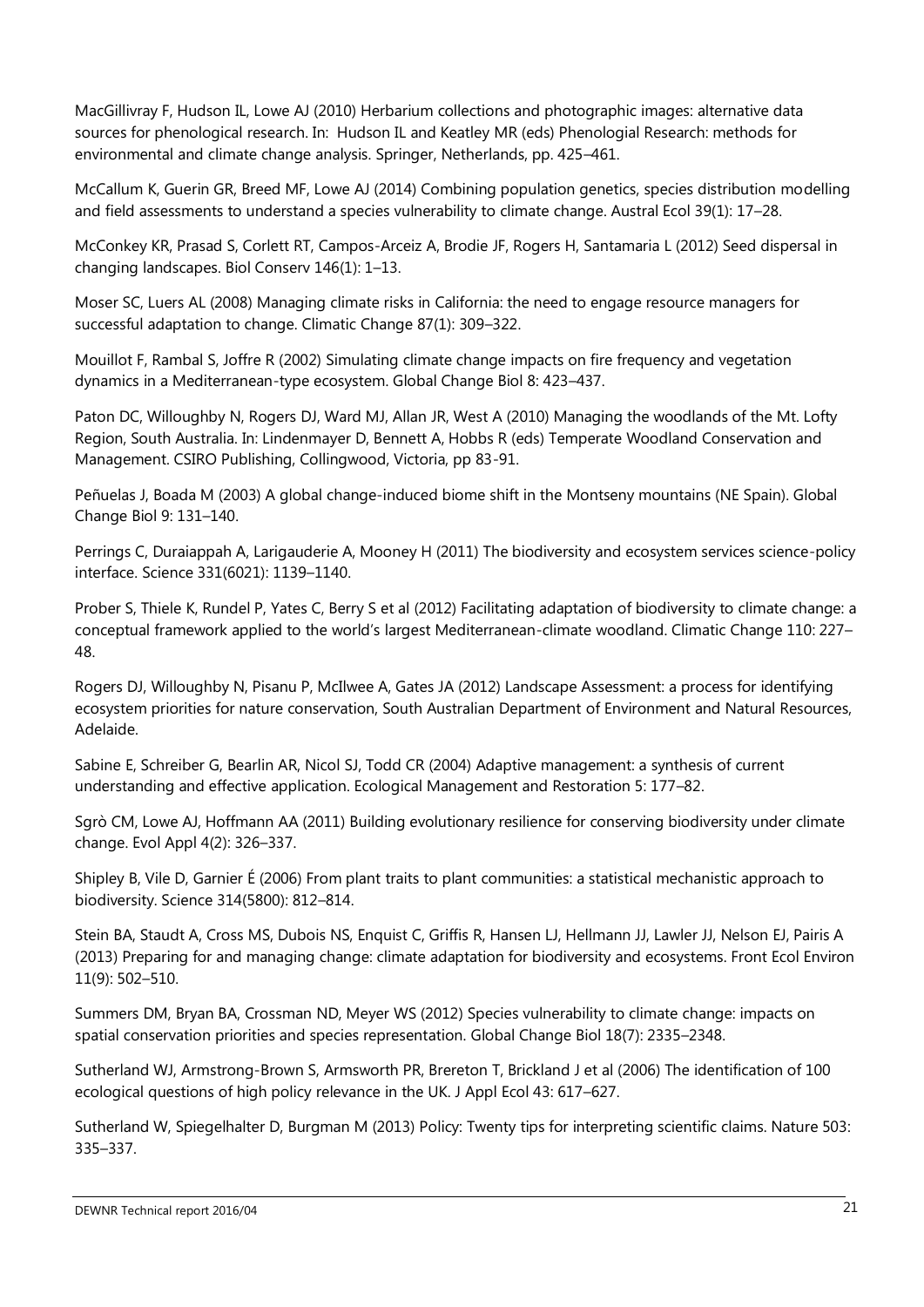Svenning JC, Sandel B (2013) Disequilibrium vegetation dynamics under future climate change. Am J Bot 100(7): 1266–1286.

Thomson VP, Leishman MR (2005) Post-fire vegetation dynamics in nutrient-enriched and non-enriched sclerophyll woodland. Austral Ecol 30(3): 250–260.

Walker B, Salt D (2006) Resilience Thinking: Sustaining Ecosystems and People in a Changing World. Island Press, Washington DC

Walker B, Salt D (2012) Resilience Practice: building capacity to absorb disturbance and maintain function. Island Press, Washington DC

Watson RT (2005) Turning science into policy: challenges and experiences from the science–policy interface. Philos T R Soc B 360(1454): 471–477.

Yates MJ, Verboom GA, Rebelo AG, Cramer MD (2010) Ecophysiological significance of leaf size variation in Proteaceae from the Cape Floristic Region. Funct Ecol 24(3): 485–492.